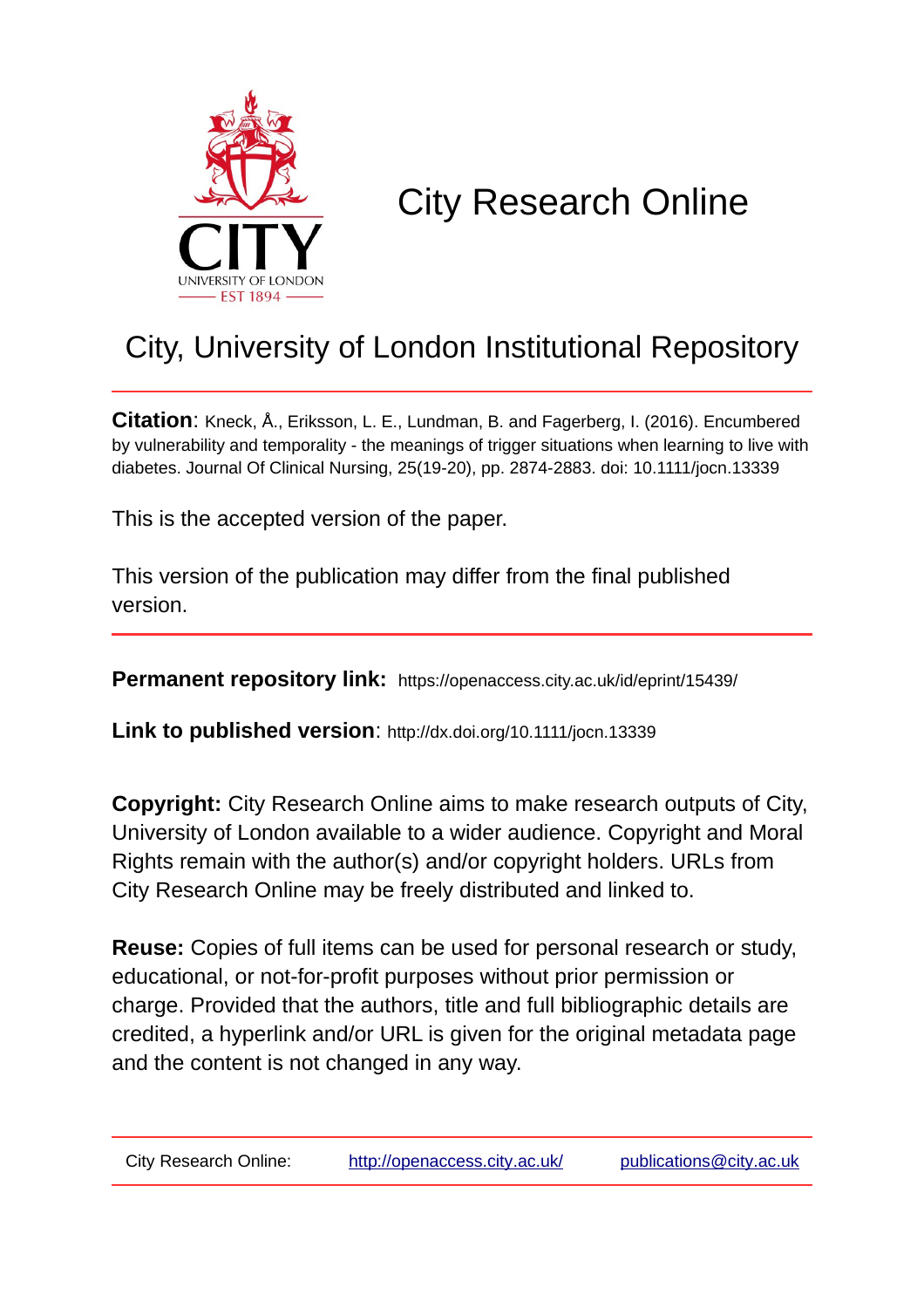Encumbered by vulnerability and temporality – the meanings of trigger situations when learning to live with diabetes

Åsa Kneck, RN, PhD<sup>1,2</sup>, Lars E. Eriksson, PhD, RN, Associate Professor<sup>2,3,4</sup>, Berit Lundman, PhD, RN, Professor<sup>5</sup>, and Ingegerd Fagerberg, PhD, RNT, Professor<sup>1,2</sup>

<sup>1</sup>Department of Health Care Sciences, Ersta Sköndal University College, Stockholm, Sweden

<sup>2</sup>Division of Nursing, Department of Neurobiology, Care Sciences and Society, Karolinska Institutet, Stockholm, Sweden

<sup>3</sup>Department of Infectious Diseases, Karolinska University Hospital, Stockholm, Sweden

4 School of Health Sciences, City University London, London, UK

<sup>5</sup>Department of Nursing, Umeå University, Umeå, Sweden

Correspondence:

Åsa Kneck, Department of Health Care Sciences, Ersta Sköndal University College, PO Box 11189, SE-10061 Stockholm, Sweden. Telephone: +46 8 55505079. E-mail: asa.kneck@esh.se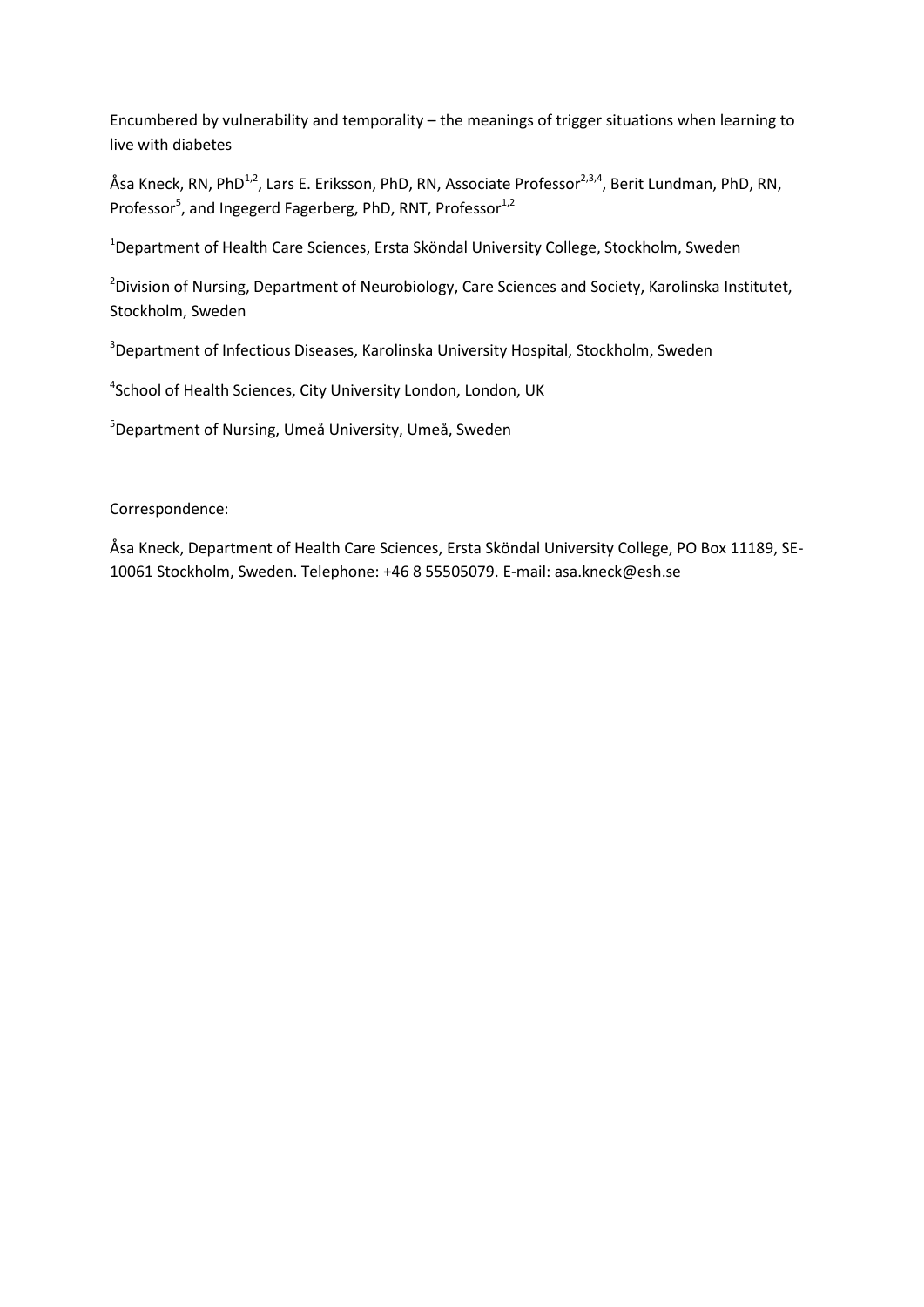#### ABSTRACT

The aim of the study was to illuminate the meanings of trigger situations in learning to live with diabetes. Thirteen participants, with either type I or type II diabetes, were interviewed on three different occasions over a three year period after being diagnosed with diabetes. A phenomenological hermeneutical method for interpreting the interview text was used for analyzing data.

When learning to live with diabetes, the meanings of trigger situations were described in the overall theme; 'encumbered by vulnerability and temporality' and four themes; 'unsustainable situations', 'an unpredictable body and life', 'dependent on oneself and others' and 'the unforeseeable demands of the future'. The unsustainable situation arose where one was forced to choose between incompatible needs and circumstances over which one had no control. One's earlier understands of a body that had become unpredictable had to be challenged, demanding a changed understanding of the future and one's own vulnerability. At the same time trigger situations presented an opportunity to learn, requiring a need to understand involving reflection, unanswered questions and new insight. If health care personnel can identify these worries and questions, knowledge gaps can be identified and reflected on in order to stimulate learning.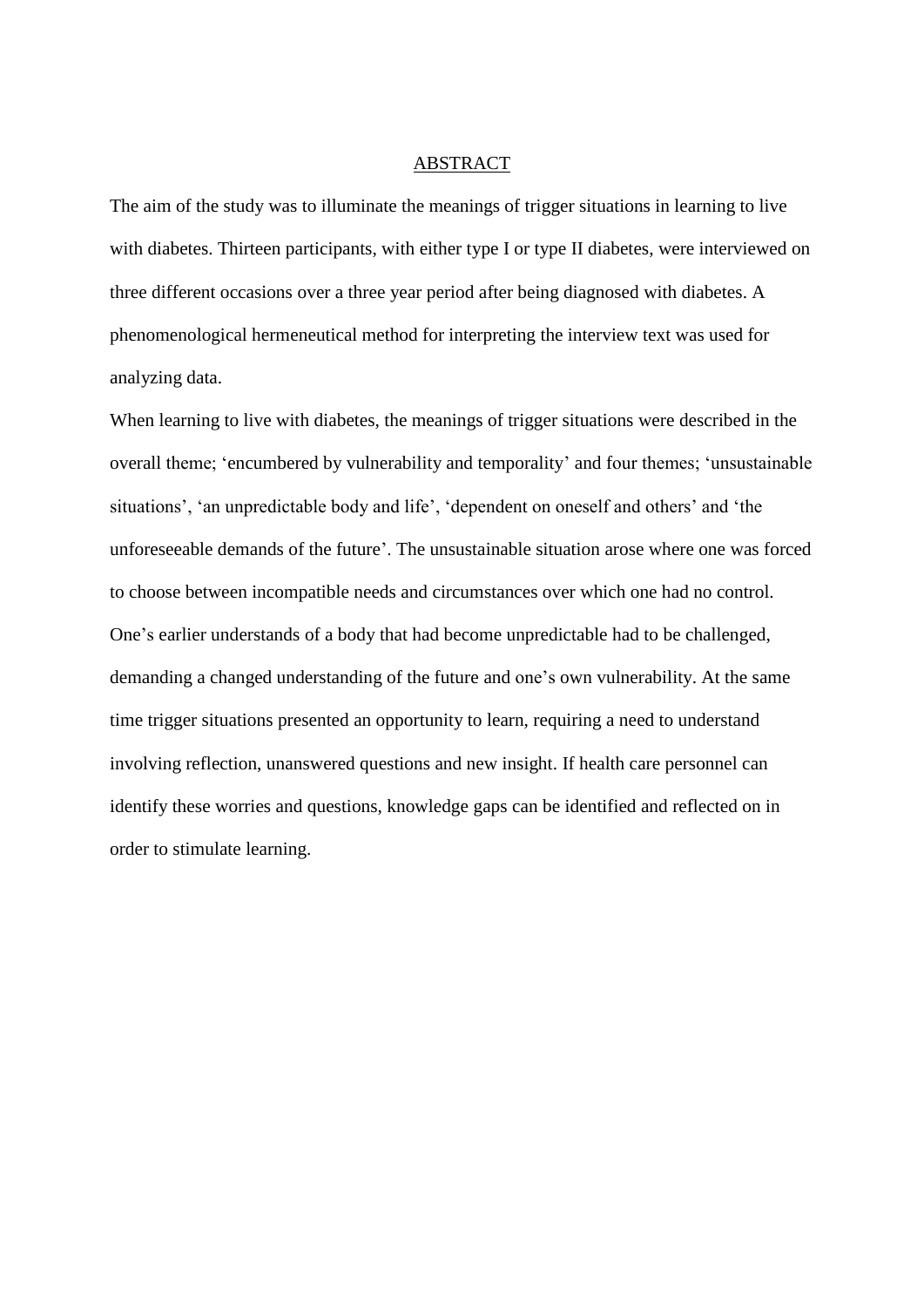#### **Title: Encumbered by vulnerability and temporality**

**-the meanings of trigger situations when learning to live with diabetes** 

#### BACKGROUND

Living with a chronic illness has been described as needing to understand what had earlier been taken for granted (Asbring 2000, Charmaz 1983), illuminating an interlacement between living with chronic illness and learning in everyday life. Common challenges and learning needs across different chronic illnesses have been addressed e.g. in relation to recognizing symptoms, taking appropriate action, decision-making, lifestyle management, adherence to medication and going for medical check-ups (Rankin & Stallings 1996, Thorne et al. 2003). More specific to diabetes learning needs in relation to dietary adjustments, regular exercise, glucose testing and decision-making concerning blood glucose levels and medical treatment have been addressed (ADA 2012, Hörnsten 2004). According to Meleis et al. (2000) living with chronic illness involves learning needs in relation to knowledge, skills, values, role modification and identity redefinition. Coming to terms with new demands related to the illness has been described as important for managing a changed life, feeling mastery and control, also described as a healthy transition (Meleis et al. 2000). Others have described wellbeing, illness integration and a balance in everyday life (Kralik et al. 2004, Kralik et al. 2006, Whittemore et al. 2002) and independence from health care (Govan et al. 2011, Hernandez 1995, Price 1993) as outcomes relating to a healthy transition.

It is essential to be active and engaged to manage a changed life situation and to experience health despite illness (Whittemore & Dixon 2008, Meleis et al. 2000). Riegel et al. (2012) found that being actively reflective was associated with a consciousness in relation to selfcare decisions and the ability to manage everyday demands in caring for oneself when living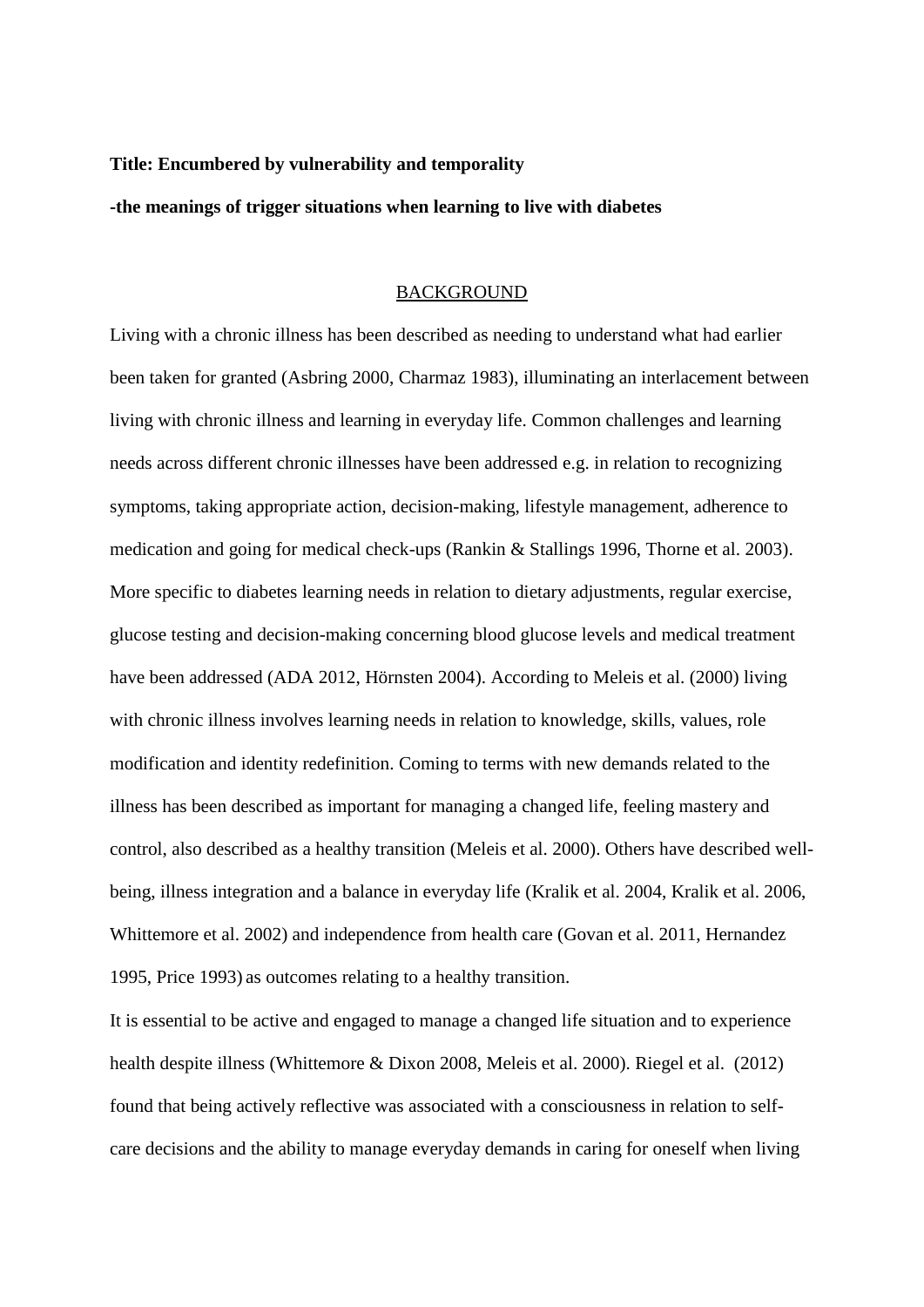with diabetes. Vég (2006) found that those who were active in the daily management of their diabetes had better metabolic control than those who were more passive.

Adults are found to be active and engaged in learning when facing problematic situations, triggering a need to understand (Jarvis et al. 2003). This is further described as a situation highlighting the discrepancy between earlier experiences and new experience as well as being a situation one has no preset responses to, which might result in reconsidering a way of thinking or one's actions (Jarvis 1987a, Jarvis 1987b). A situation creating tension between an earlier way of managing a situating and new demands can change a latent learner into an active learner, being a catalyst for experiencing a readiness to consider or make changes (Jarvis 1992, Knowles 1975, Kungu & Machtmes 2009). Triggers can be chosen consciously in order to stimulate learning, e.g. as a starting point for a case in problem-based-learning presented as a text or a picture (Azer 2007), or an unexpected phenomenon raised in unfamiliar situations in everyday life (Lyon 2002). However, a trigger situation is not per se interlaced with learning, as 'non-learning' is a common response to situations even when the need for learning is experienced (Jarvis et al. 2003).

According to Lohman (2003) understanding what is experienced as triggering when not being able to respond in an adequate manner in different settings is important for understanding learning. Kungu and Machtmes (2009) argue that understanding triggers for learning is to better understand how people participate in their own lifelong learning. However, trigger situations are an unexamined area and to the best of our knowledge research focusing on trigger situations in relation to diabetes has only been sparsely conducted. One exception is Price (1993) exploring 'problematic situations' to describe a model for learning diabetes selfmanagement. Hörnsten et al. (2011) and Jutterström.et al. (2012) have raised turning points as specific events or situations important in coming to terms with self-management. A deeper understanding of trigger situations could provide an insight for reconsidering approaches and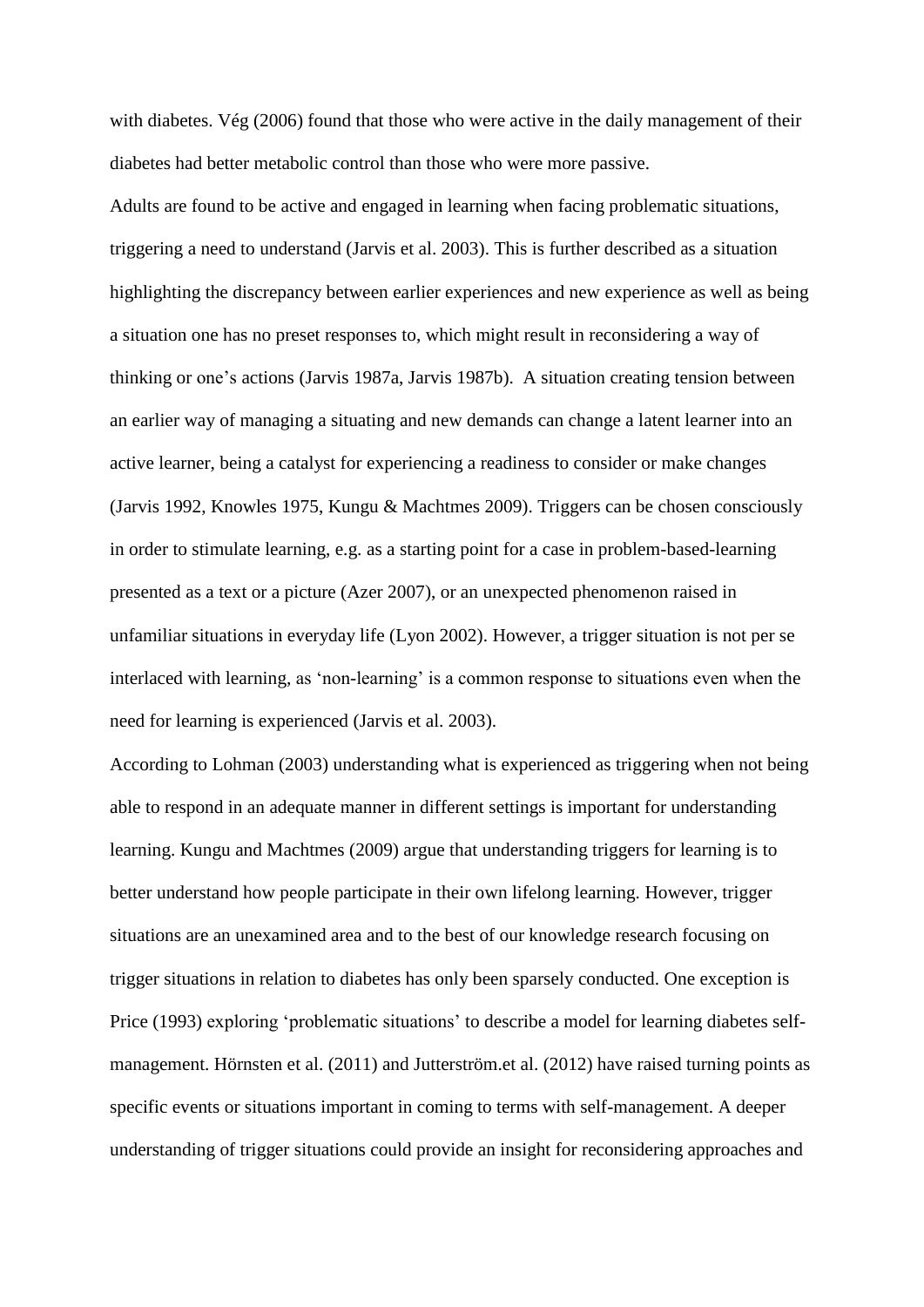designs of patient education. The aim of the present study, therefore, was to illuminate the meanings of trigger situations in learning to live with diabetes.

#### RESEARCH DESIGN AND METHOD

A phenomenological hermeneutical method, inspired by the philosophy of Paul Ricoeur (1976) and developed by Lindseth and Norberg (2004), was used for interpreting transcripts of the interviews with persons living with diabetes. The method consists of three stages; naïve understanding, structural analysis and a comprehensive understanding. However, there is a dialectal movement between the parts of the text and the whole (Lindseth & Norberg 2004). This is described as the hermeneutic arc and according to Amdal (2001) Ricoeur's hermeneutic arc combines a movement from existential understanding to explanation and from explanation to existential understanding.

#### Participants and setting

In the present study thirteen participants, 4 women and 9 men, with different living conditions (3 living alone, 10 living with partner) and working conditions (11 working, 2 not working) and types of diabetes (5 with type 1 and 8 with type 2) as well as a variation in ages between 26 and 65 (median 43) years, were included. The participants were recruited from an endocrinological ward at a Swedish metropolitan university hospital. On inclusion all participants were newly diagnosed with diabetes and Swedish-speaking. Potential participants were informed about the study by mail approximately one week after being discharged from hospital where they had been treated for newly diagnosed diabetes. A few days later, they were telephoned by the first author  $(\AA K)$  and could ask questions before deciding whether to participate or not.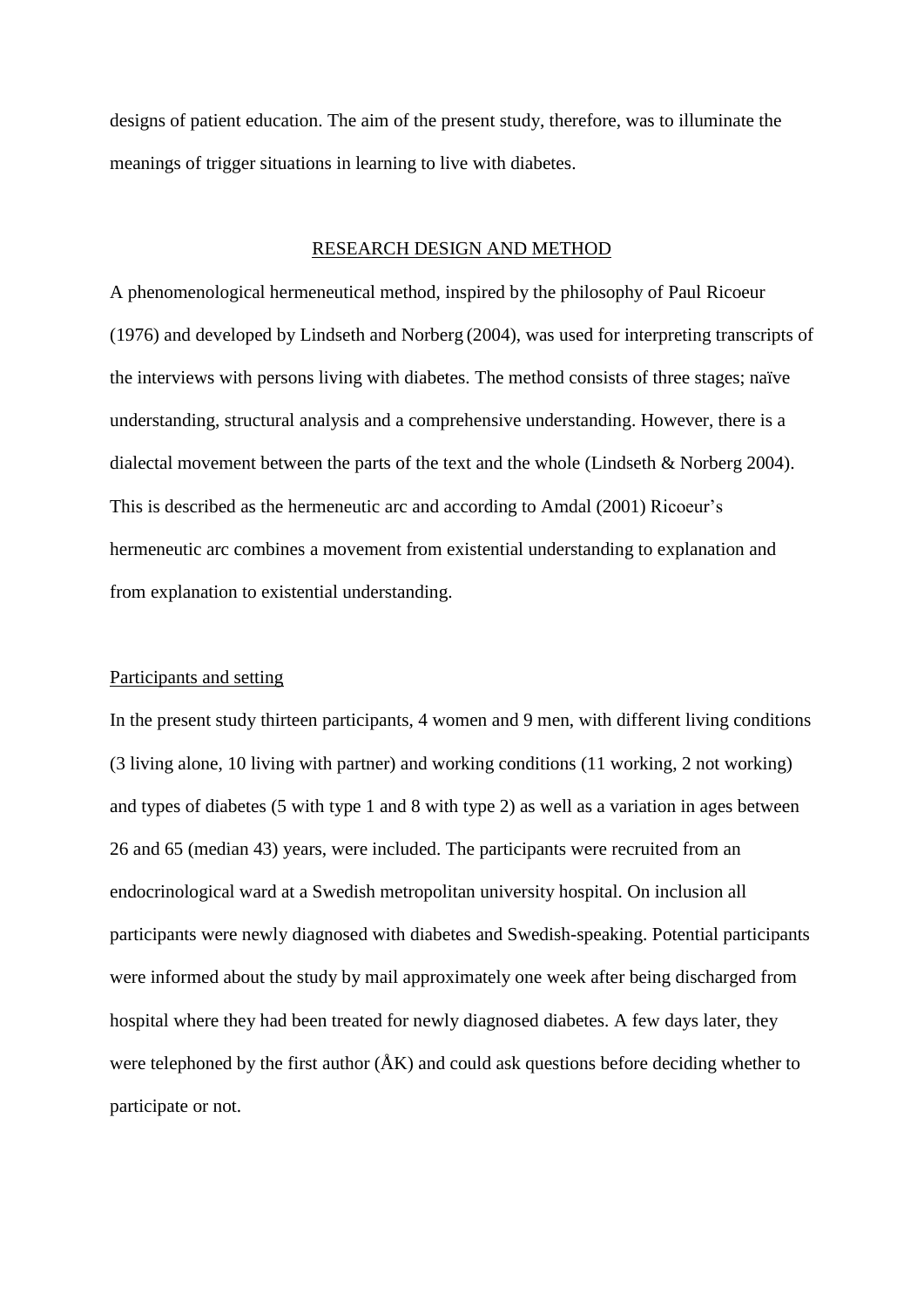#### Data collection and analysis

Participants were interviewed on three different occasions after being diagnosed with diabetes; between the first and second month, after one year and after three years. As all participants (n=13) agreed to be interviewed at all three time-points, the analysis totally 39 interviews. All interviews comprised the same interview questions. The initial question was 'How do you experience living with diabetes?' Later on the participants were asked to narrate situations where they had had to take their diabetes into account. Participants were encouraged to narrate as freely as possible of their experiences. Interviews were conducted at the hospital, at the place of work or in participants' homes, according to participants' preferences, and lasted between 45 and 70 minutes. All interviews were audio taped and transcribed verbatim. The interviews were read through in order to identify situations in the texts involving a trigger, e.g. narrative with words such as; "feels uncomfortable, can't manage this, don't know how to cope, or this bothers me".

When the trigger situations were identified  $(n=59)$ , they were sifted out from the rest of the text to be analyzed. The comprehensiveness of the transcribed text for each situation varied between one and two and a half A4 pages each. If the same situation was narrated on different interview occasions by the same participant the texts from the different occasions were brought together as one situation. A naïve understanding aiming to grasp the meaning of the text as a whole was formulated in an ongoing process after reading the identified text several times. The identified text was then divided into meaning units, consisting of parts of the text referring to the same meaning. The meaning units were condensed and abstracted and read through and reflected upon in relation to meanings; see Table I for the analytic stages. In an ongoing process, subthemes and theme were formulated and these are presented in Table II. The naïve understanding was then modified in relation to the structural analysis by moving between the two, as a form of validation. Lastly a comprehensive understanding was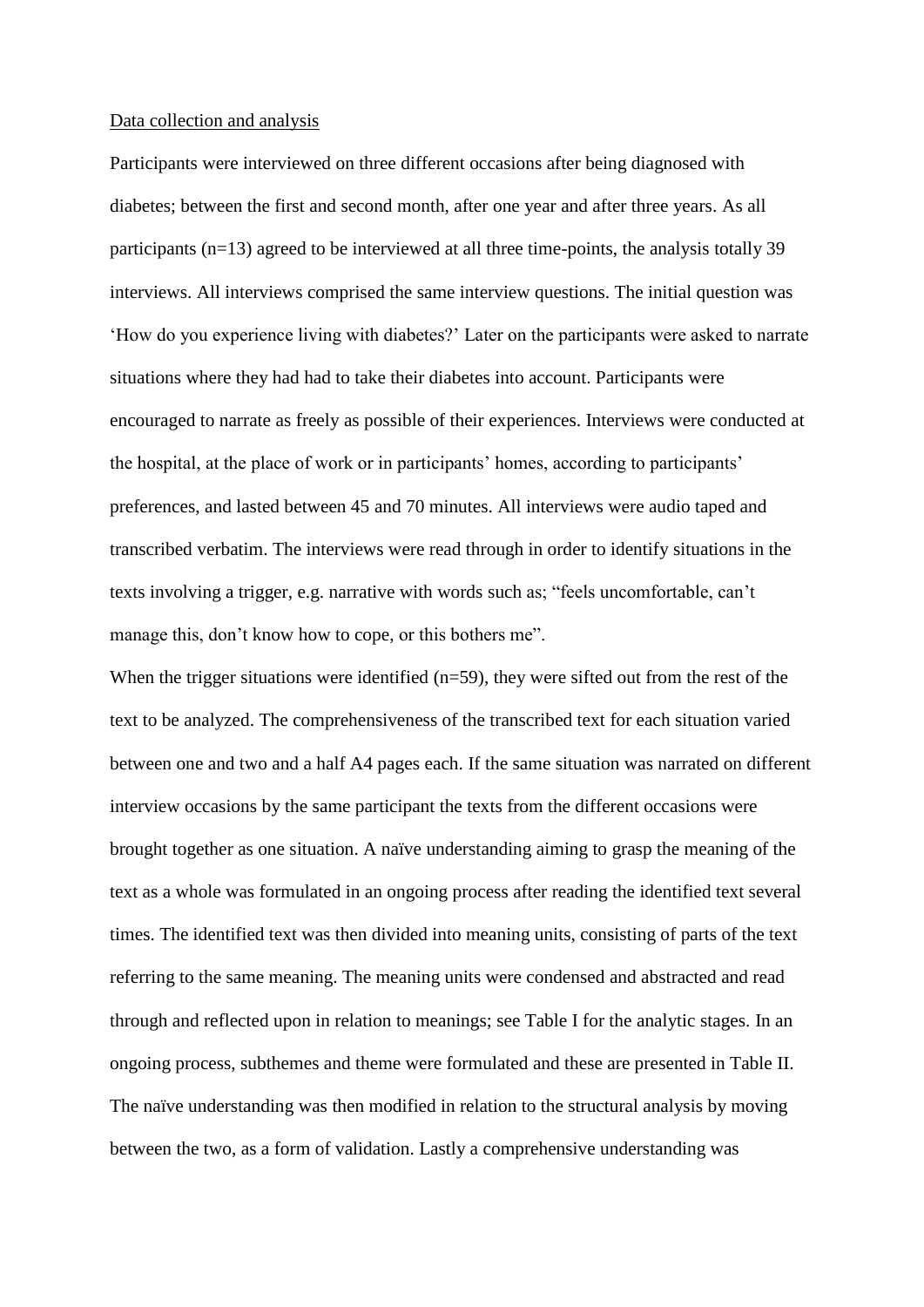formulated. The naïve understanding, the subthemes and theme together with the authors' interpretation, including our pre-understanding and relevant literature, enabled a deepened understanding of the phenomenon as a whole (Lindseth &Norberg 2004). According to Ricouer (1976) it is the relationship between being familiar and keeping at a distance from the text that allows new meanings to become visible. Familiarity with the text is in the naïve understanding and the comprehensive understanding, while a distance from the text is maintained in the structural analysis.

Table I: The analytical steps in the structural analysis

Table II: Main theme and themes

#### Ethical considerations

This study was performed in line with the Helsinki Declaration (1996) and the project was approved by the Regional Ethics Committee (Dnr 03-589 2010/640-32). Before each new interview, participants received both written and oral information about the study and gave their verbal informed consent. The participants were guaranteed confidentiality and interview tapes and details of the participants were stored in a secure cabinet. The participants were reassured that their participation was voluntary and that they could withdraw from the study at any time.

#### **FINDINGS**

The findings report the naïve understanding of trigger situations when living with diabetes and present a structural analysis with one overall theme and four themes.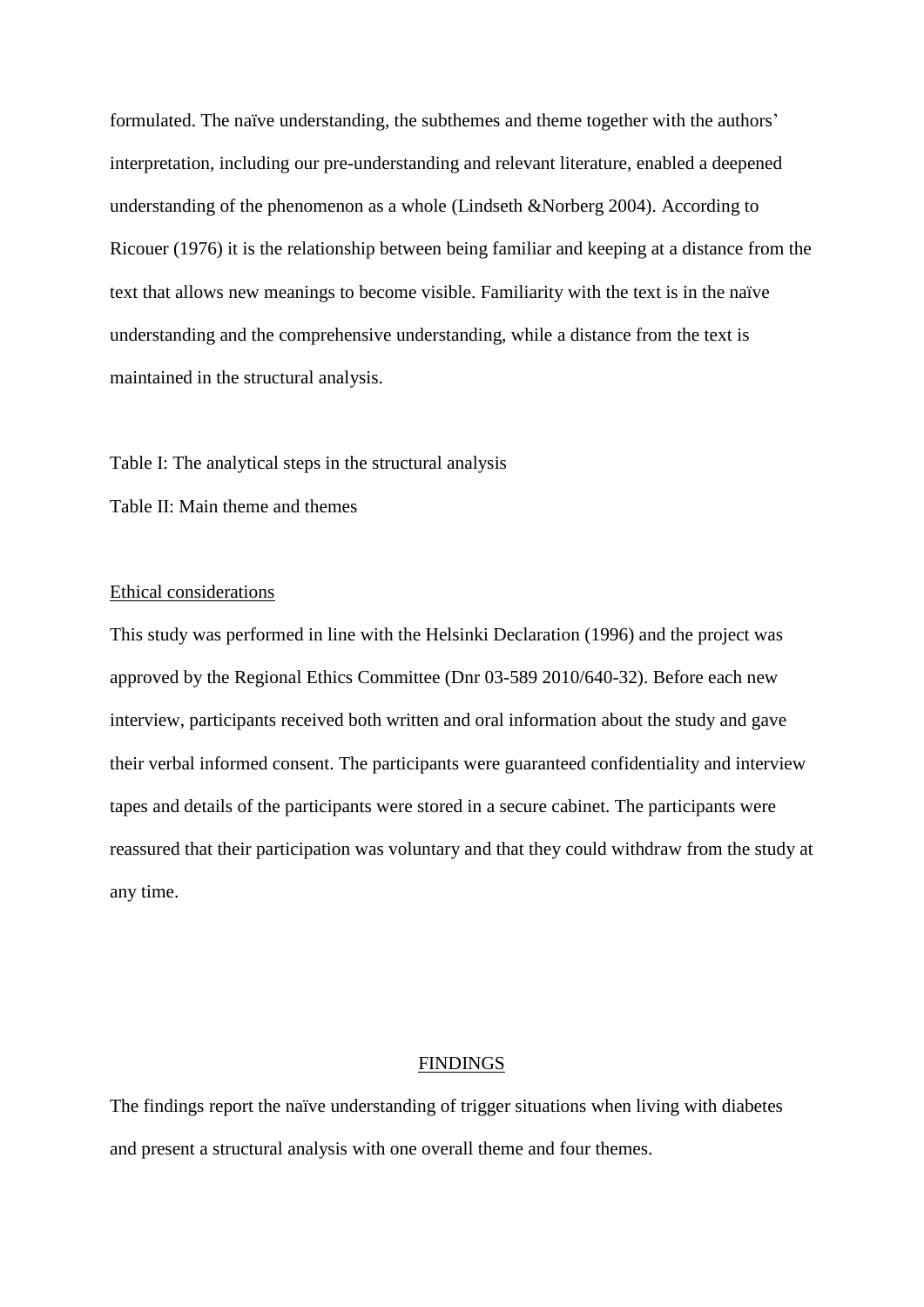#### Naïve understanding

Troublesome emotions were central in the trigger situations. To be insecure when the body was different from before involving insecurity that hampered daily life. Dissatisfaction and frustration were salient as the body had to be recognized but the body reactions were hard to understand. Realizing that the body was vulnerable and its reactions unpredictable and illogical raised the need to understand. In the trigger situations awareness of unspoken demands and expectations arose. There was a need to act when changed circumstances appeared, and at the same time acting and making decisions was hard when one was not sure of the alternatives or the consequences of the choices made. Significant others became important in the trigger situations and one was dependent on others to achieve well-being. Yet, depending on others in certain situations was stressful involving insecurity regarding both one's own and other's capacity. To re-experience earlier situations and knowledge was important in the situation. New questions and learning needs arose and there was concern about probable or expected situations in the future.

#### Structural analysis

From the analysis there emerged one overall theme, 'encumbered by vulnerability and temporality' and four themes; 'unsustainable situations', 'an unpredictable body and life', 'dependability on oneself and others' and 'the unforeseeable demands of the future', which illuminated the meanings of trigger situations in learning to live with diabetes.

#### **Encumbered by vulnerability and temporality**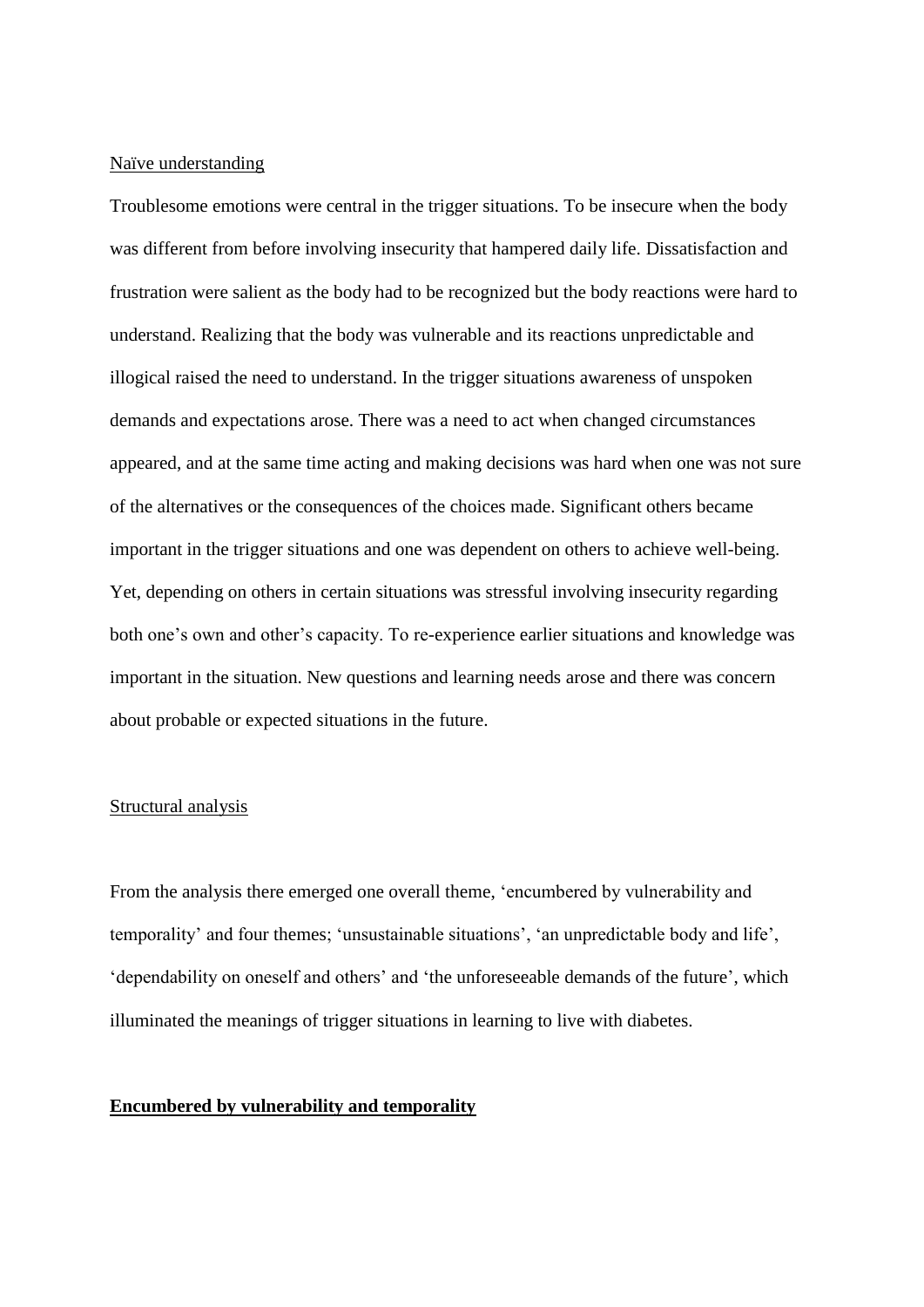Life and own vulnerability emerged in the trigger situations as an unsustainable situation with needs that could not be reconciled. Vulnerability was to be dependent on others as well as oneself with insufficiency being apparent. Temporality was merged with the insecurity of the future that would present unforeseeable needs. Temporality was also that one was different from before, as life and one's body were now unpredictable and hard to understand.

#### *Unsustainable situations*

Losing control and being vulnerable in a complex situation involved one's whole existence, changed one's previous understandings of living and presented an opportunity for learning. The situations were demanding since they raised an awareness of needs, expectations and demands that one had not earlier needed to consider, making it difficult to live. Being challenged with an understanding of feeling unfamiliar with oneself was frightening and tiresome.

Not understanding how to interpret or manage a complex situation involved insecurity, with a need to act. One was forced to choose between incompatible needs and circumstances over which one had no control.

*When I was going to take exercise I thought it was a bit tough, because then I had to take blood glucose and then, Oh, should I or should I not exercise now, or should I eat something first, what should I do? (P13).*

It was demanding not knowing what to do facing the different options or wishes, as well as doing nothing. For making choices, identifying priorities and options and understanding the consequences, reflection and information seeking were important.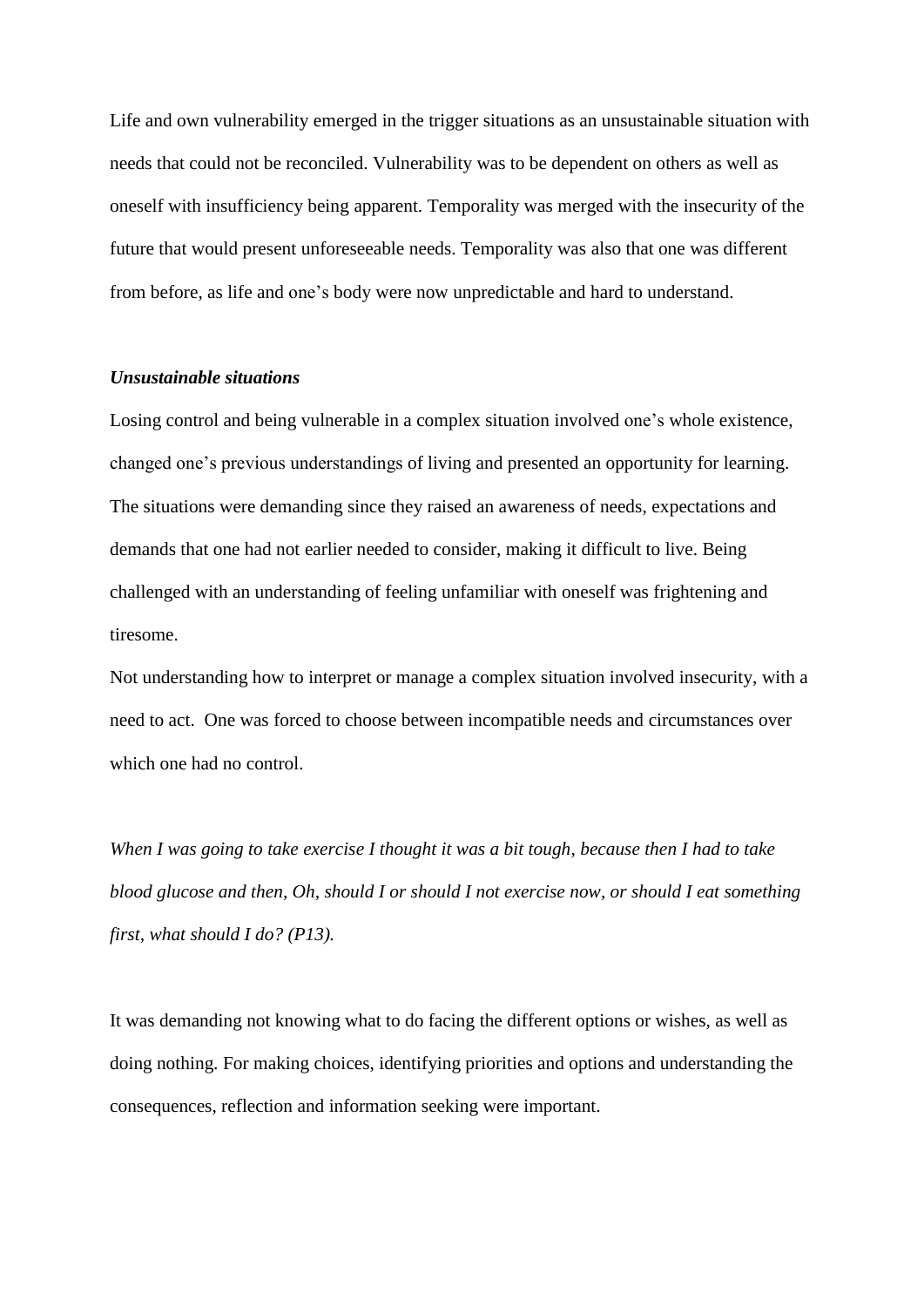#### *An unpredictable body and life*

When the body displayed unfamiliar signs or blood glucose values were unpredictably high or low insecurity arose. There was a need to focus on the body and its reactions when one was not only surprised but also did not feel well. Recalling knowledge gained in previous situations to try to understand how to avoid or manage similar situations in the future was a constant exercise. Needing new or different knowledge, or wishing one was capable of acting differently was frustrating as well as to misjudge one's body.

*My feet were badly sunburnt, so I learned that the feet must be looked after, I knew I should look for wounds and stuff, but not to protect them when I was swimming, that was a big mistake, so now I have to be aware. I think I was given that information earlier but it probably went in one ear and out the other (P03).*

Becoming aware of one's own vulnerability was tough emotionally and triggered a need to better protect the body to avoid feeling pain in the future, a learning experience. Social situations were also unpredictable. Being required to manage the unfamiliar, when for different reasons the routines or habits that usually had ensured the security of one's everyday life could not be maintained, gave rise to insecurity and raised new questions.

*For all those four conference days my blood glucose levels were much higher. There were irregular meals, as we met at 7.30 pm and had a drink. When is dinner I wondered, 8.30 pm or when? And all of that of course made it difficult to know when the heck I should take my insulin shot, with the snack at 5 pm? ... or at dinner?, No that would of course be too late (P12).*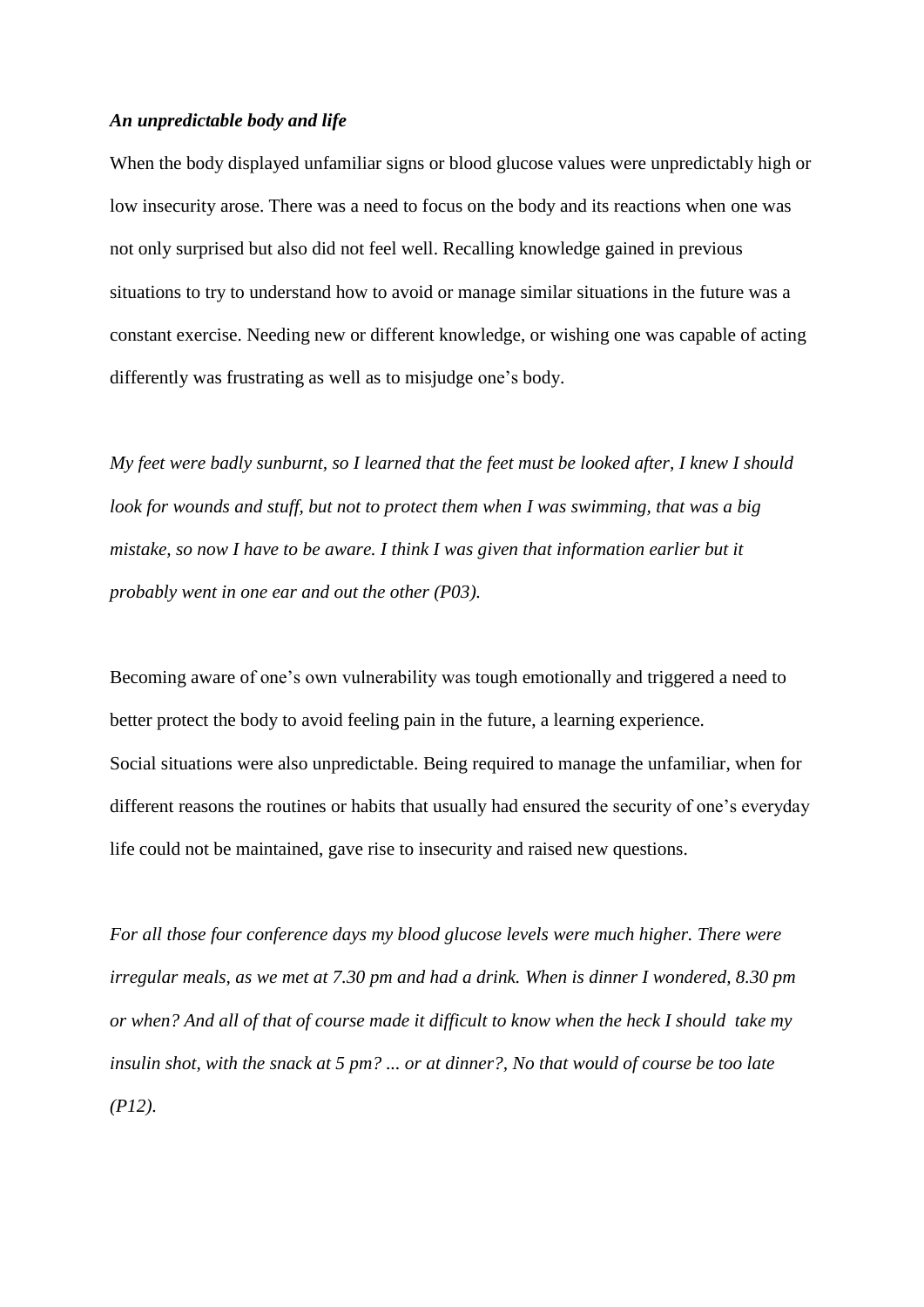Situations were both familiar and unfamiliar. A similar situation could have occurred before having diabetes, but by being changed, the situation was now a trigger situation.

#### *Dependent on oneself and others*

Trigger situations raised awareness of being dependent on others for one's well-being but the collaboration with others was fragile. Situations when one's own and others' insufficiency became apparent hampered living with diabetes, but at the same time was a trigger for learning. Unable to deal with a situation by oneself the information, experience, advice and confirmation of others were needed. Decision-making was in collaboration with others. Realizing one was dependent on others for managing a life with diabetes, and at the same time facing others' lack of knowledge and prejudices, including health care not being organized to meet one's own needs, was frustrating and brought the need to find one's own solutions.

*When I got this job I said, Just so you know, I have diabetes, and they had no problem with that but then it stopped at that .... the first three months, I had no lunch at all because there was a lack of staff. I had, so to speak, a working lunch .... but I got to solve it in one way or another .. I sent the terminal guys when they bought their lunch to buy for me too, but that was definitely not at the right time for me ... but then because I knew basically that it would happen again the next day I brought extra, extra sandwiches for example, to be able to keep my levels consistent, OK, but a little messy (P03).*

To have to solve the situation by oneself, was an opportunity for understanding more about one's changed circumstances for living, but also to feel alone and helpless, realizing one was dependent on oneself to manage the situation.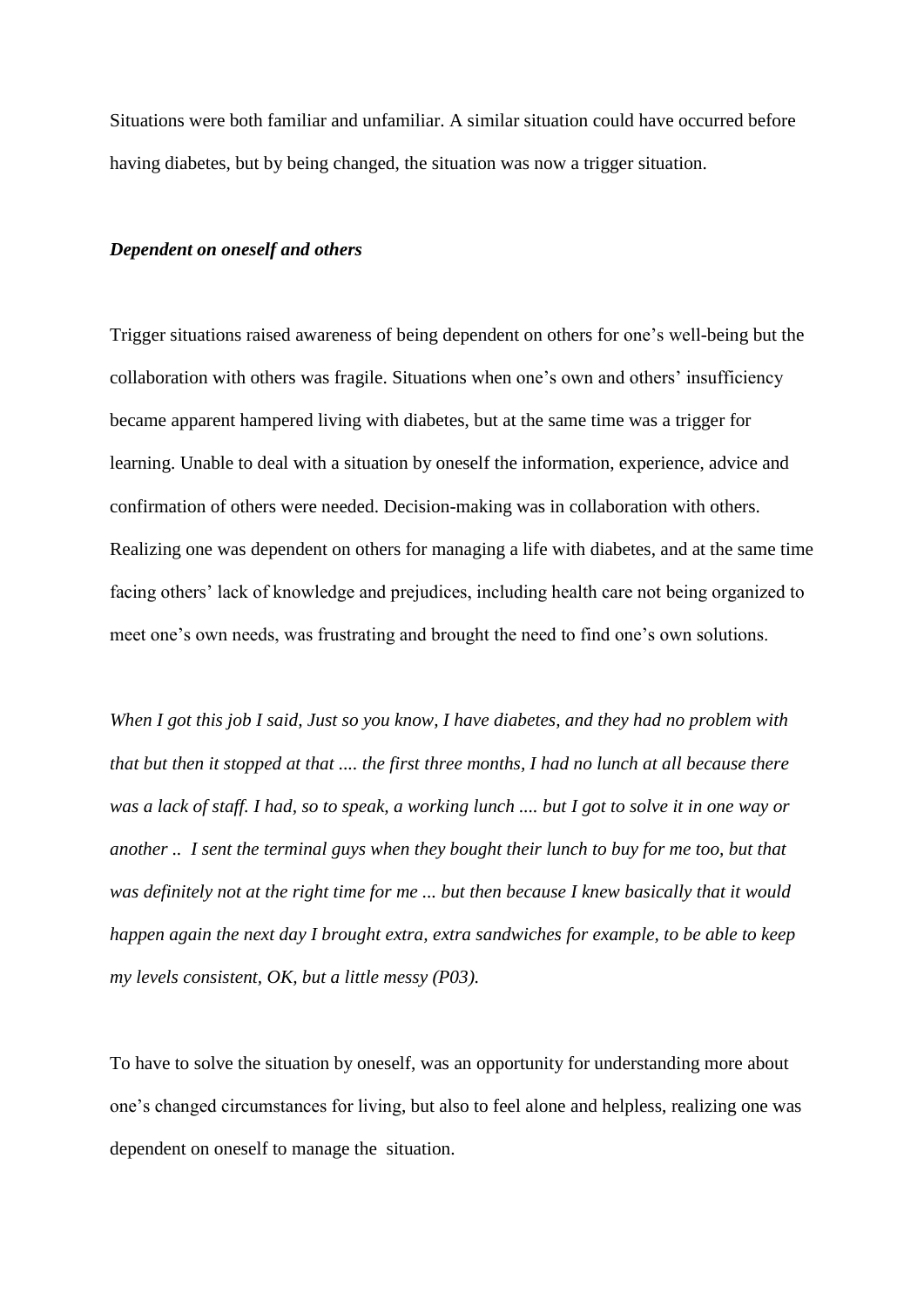To have changed potential to participate in different social settings was to be different. Facing circumstances over which one had no control, such as having to take into account other persons' expectations when choosing how to manage a situation, was hard. In trigger situations awareness of expectations of how to behave in a certain way became obvious. However, it was impossible to take part as expected, while other needs also had to be satisfied or one lacked information that was important to manage the situation. Social demands became visible in the situation. Incompatible needs were exemplified in wanting to participate in everyday life as one used to but at the same time having a need to feel secure, with a need to stabilize routines and habits, a contradiction.

#### *The unforeseeable demands of the future*

Just imagining a situation could be a trigger situation, needing to speculate to identify different potential obstacles and make priorities in advance. When the situation arose it was not always certain that a problem would occur. Demands in the future further pressured the situation when one addressed what had not had to be considered earlier.

*We were going on a skiing holiday, a pretty active vacation I thought, but I discovered that slalom is not at all demanding for insulin regulation. No, it went just fine and I always have a small backpack with fruit, but before I went I thought, God, I might have to eat a lot of food all the time (P10).*

One's own vulnerability was a trigger, raising an understanding of living in a time continuum. In situations of unsustainability, vulnerability, dependability or when the body reacted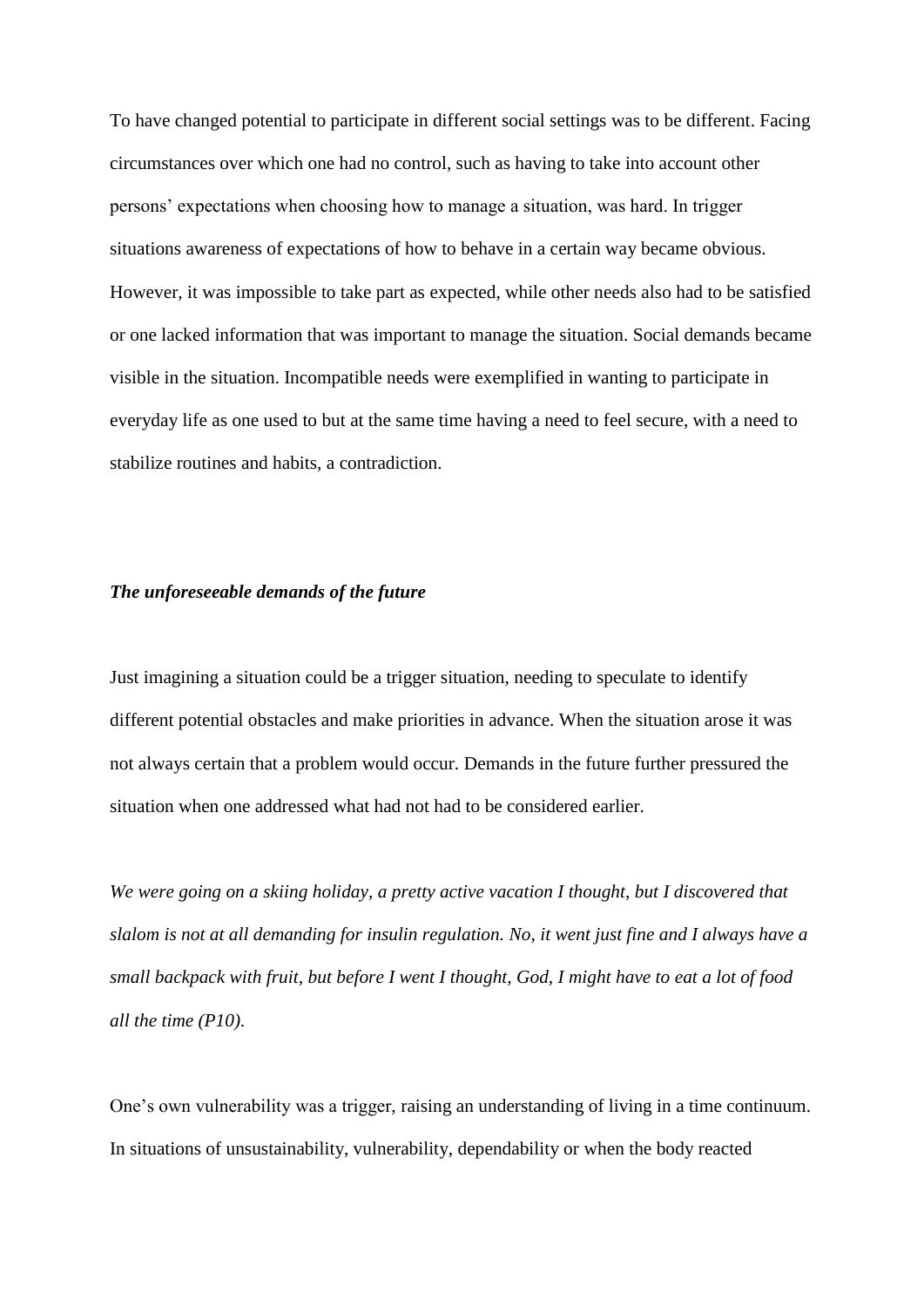unpredictably one questioned one's own ability to understand and manage one's own life *"but God, can I handle this by myself* "(P13) and there arose an insecurity in not knowing what to expect. Past, present and the future were to be a coherent whole. Not only what was happening here and now was important, but also situations in the future were reasons for worries and triggered reflection and planning.

#### **COMPREHENSIVE UNDERSTANDING AND REFLECTION**

When living with diabetes the meanings of trigger situations were to be challenged against the earlier understanding of oneself and the body with a changed understanding of the future. An increased understanding of one's own vulnerability meant an increased awareness of probable challenging situations in the future. The past and the future were important for understanding the situation, as the unpredictable body was remembered in the past when the body was predictable, and then compared with the present when the body was unfamiliar involving an increased awareness of what was to come. Merleau- Ponty (1945/2002) describes presence as a field with a 'double horizon', with openness both to what already has passed by but also to what may still come. The body both inhibits as well as assumes space and time. As time is subjective a changed body, inseparable for the subject and the world, means a changed time consciousness that becomes visible in these situations. In the present study decision-making was a request to choose within a limited time span. At the same time the decision was made because of its importance for the future and was based on experiences from the past. This can be understood by Merleau-Ponty (1945/2002) writing of time as 'altogether', a flow that runs from the past towards the present and the future, influencing each stage. In the present study trigger situations were an extension of the horizons as a different consciousness of one's own vulnerability and an unpredictable future.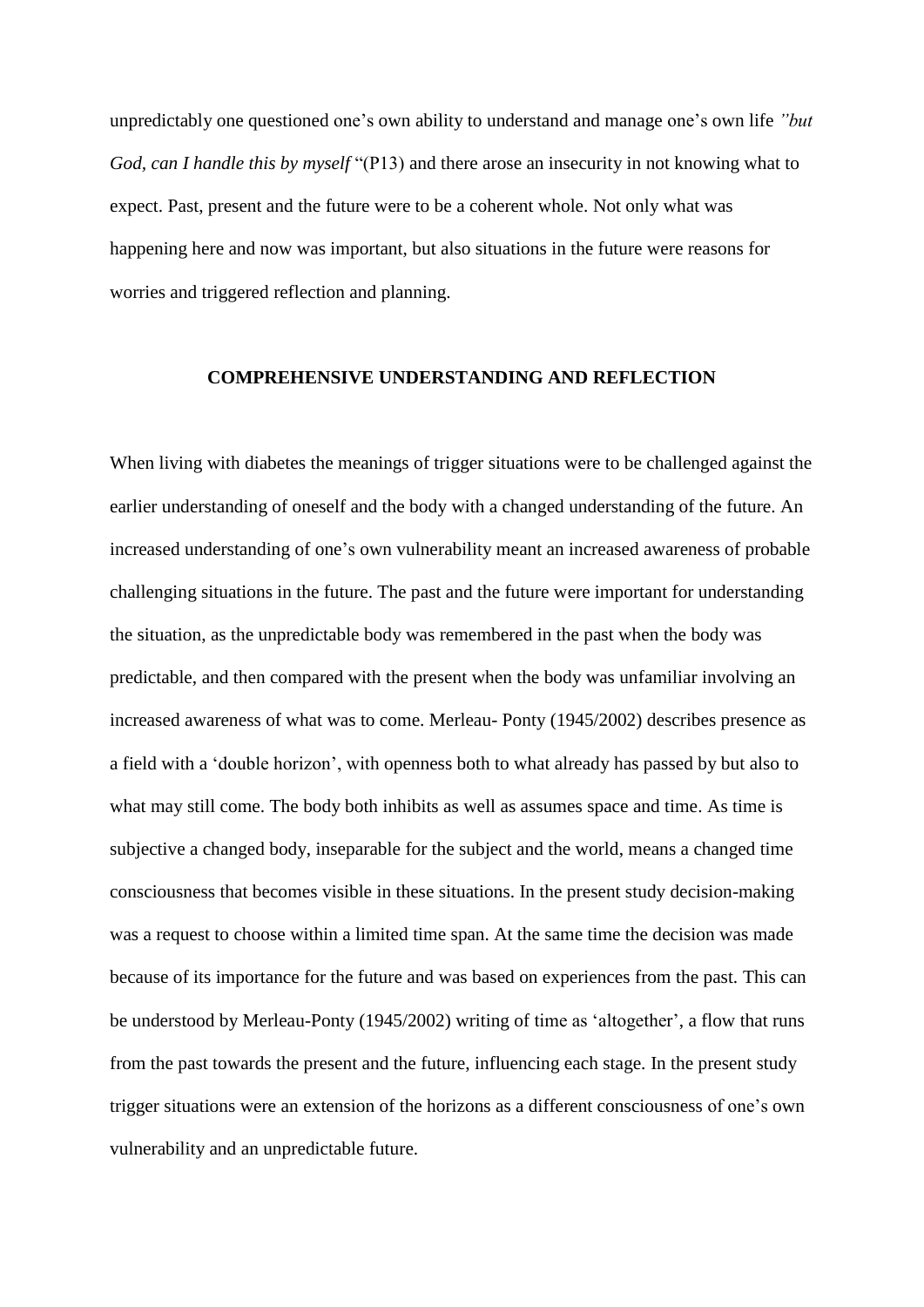Experiencing a trigger situation in relation to living with diabetes involved burdensome requirements together with an awareness of being changed as a person and having an unpredictable body, and unsatisfied needs and insecurity as a result of feeling unfamiliar with oneself. The unpredictable body became visible and had to be acknowledged. The physical body had to be understood cognitively as the situations made the person aware of something that earlier had been a physical process that the body performed automatically, an activity taken for granted. A trigger situation in the present study interlaced the whole person as an emotional, physical and intellectual being with limited freedom to choose. One's own vulnerability, fearing for one's own existence was a driving force for learning as there was an apparent need to manage the situation. However, learning in the present study was painful and not a voluntary activity, even with regained control and insights, being different from enjoyable learning described in other contexts (Knowles 1975). Rager (2009) describes the 'emotional hook', making the person aware of change, as the beginning of the learning process. At the same time emotions, such as fear, also hamper a learning process making the person less able to deal with, for instance, information (Rager 2003, Rager 2009). Trigger situations when losing control were associated in the present study with frustration, but were also a driving force for learning, towards understanding more and gaining control even if it was not a self-chosen learning activity. This is further described by Paterson (2001) and Kralik (2002) as living in illness involving focusing on one's illness, which includes learning but at the same time not being able to focus on other things in life which are associated with health. At the same time others have highlighted the importance of learning to experience health despite living with a chronic illness (Whittemore &Dixon 2008). However, losing control when living with chronic illness has been associated with losses and uncertainty as well as failing to achieve satisfying metabolic control (Aujoulat et al. 2007, Jenum et al. 2008, Saydah et al. 2004). From a learning perspective trigger situations, such as experiencing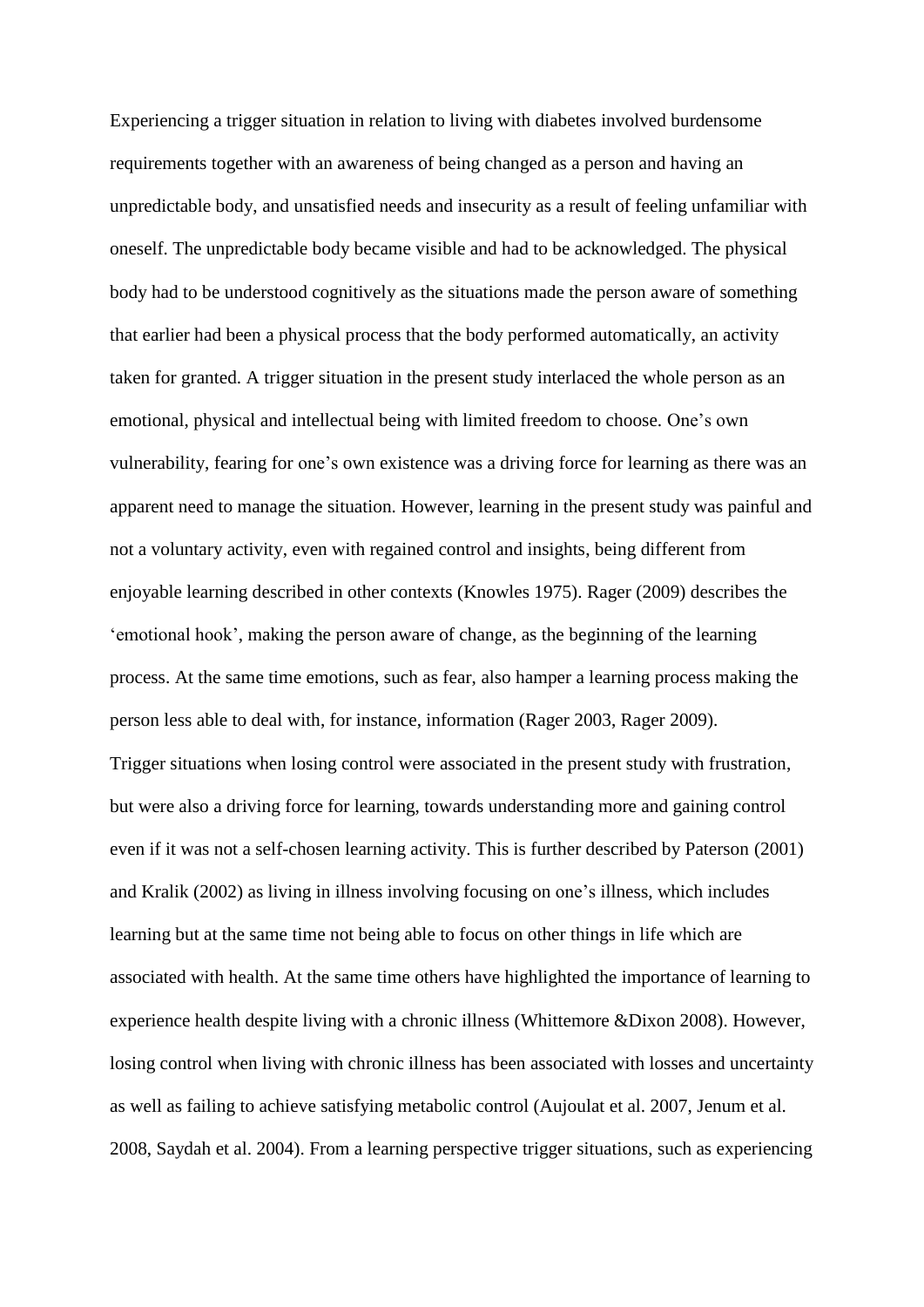an unpredictable body with fluctuating blood glucose, were an opportunity for learning and understanding more about oneself as well as one's changed conditions for living. However, fluctuating blood glucose was in the present study associated with not feeling well, and has in other studies been associated with the risk of developing diabetes-related complications (UKPDS 1998). A trigger situation, in the present study involved experiencing pain, frustration and insecurity, but was also an opportunity to learn more and to be better prepared to deal with a life with diabetes in the future. WHO's (1948) goal for health as 'optimal wellbeing physically, mentally and socially' needs therefore to be reflected upon in relation to time.

Trigger situations could be something expected, such as worries for predictable situations also involving reflection and identification of potential problems. It was common that trigger situations involved emotions and questioned earlier understandings with the potential for engagement and a 'readiness' to learn (Knowles 1975). With 'interpersonal relationships' involving observation, communication and recording, nursing can be 'growth-promoting' (Peplau 1987, Peplau 1988). Focusing on trigger situations, experienced or expected, health care staff can help patients to learn from their own experiences of everyday life.

#### Methodological considerations

Even if learning is individual as well as contextual (Rager 2009) learning is also universal (Jarvis et al. 2003) and the findings from the present study can be considered of importance for other contexts such as common learning needs and demands among people with different chronic illnesses, which have been identified in other studies (Rankin & Stallings 1996, Thorne et al. 2003). However, a limitation in the study is the fact that all participants were recruited from the same geographical area and the same clinic and therefore diversity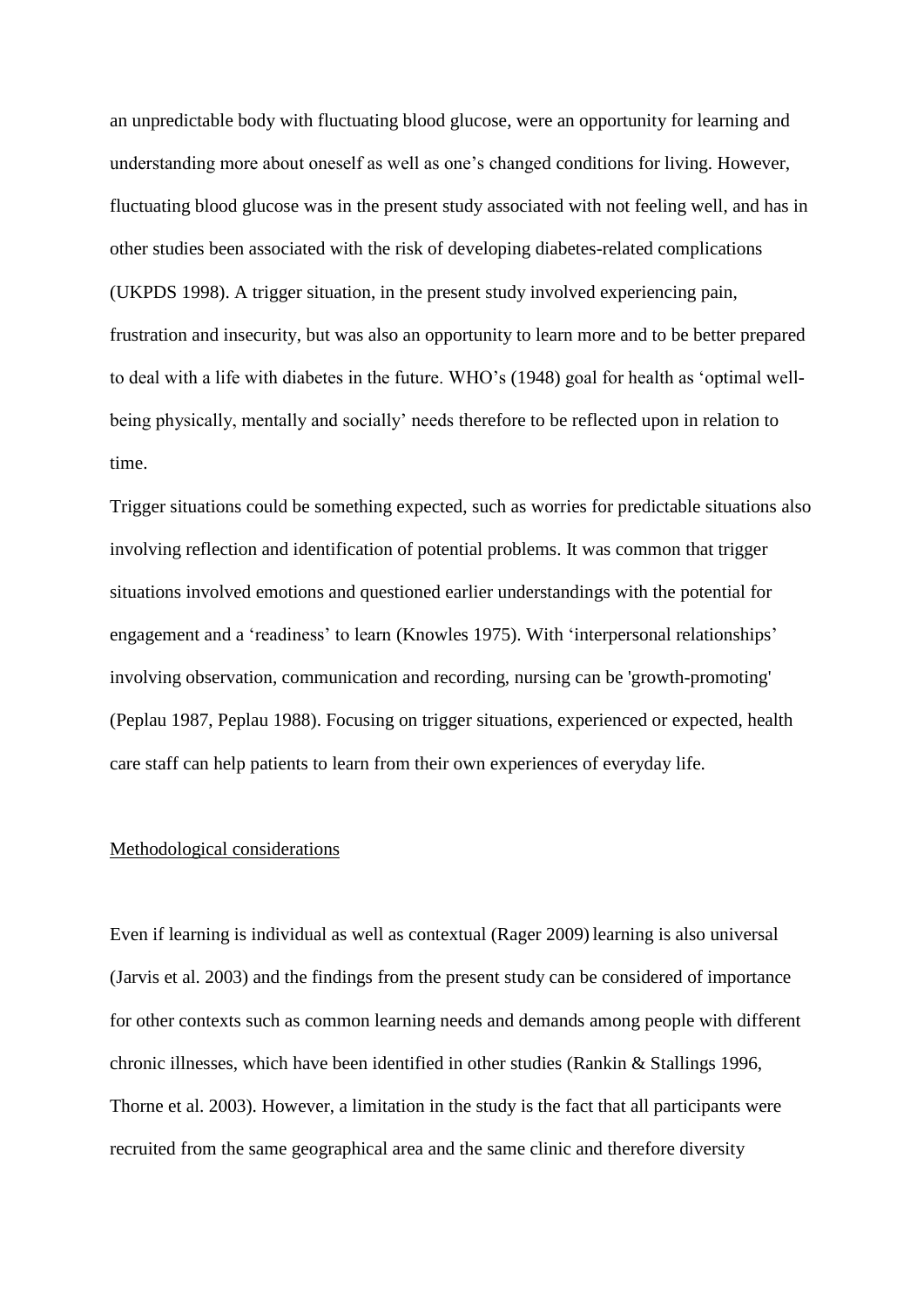concerning the health care system and specific cultural issues was lost. The main reason for not including participants based on types of diabetes, common in most diabetes studies, was the focus on learning and trigger situations when living with a changed health situation. Differences in types of diabetes as well as medical regimes in the present study were considered to give a desired variation in relation to the phenomena of interest. The interview questions in the study were inspired by both an assumption of experiential learning (Jarvis et al. 2003) as well as the specific situations in daily life raised by Price (1993) as important for learning. However, Price (1993) uses the formulation 'problematicsituations' which was consciously not chosen in the present study, as a trigger per se does not have to be 'problematic' or experienced as negative (Azer 2007, Hoad et al. 2013) . According to Ricoeur (1976) there are several ways to interpret a text. In the present study the analysis process and findings have been discussed in seminar groups and among researchers in order for the authors to stay open to different possible meanings of the text. However, according to Ricoeur (1976) our understanding is always based on our previous understandings. There is a dialectical movement between the need to stay close to the text and to keep a distance from the text for the authors to become aware of meanings becoming visible in front of the text. Still, interpretation of a text is always dependent on the reader and the authors' earlier knowledge and understanding can both be an advantage and disadvantage for understanding more. For the first author, with many years of experience as a nurse in diabetes care, there was a risk of being absorbed with what Merleau-Ponty (1945/2002) describes as 'the conventional understanding of the phenomena' as it is familiar. A need for the author to step back, to 'bracket' (Dahlberg et al. 2008) together with discussions with the other authors, some with less experiences of diabetes care, was therefore necessary in order to understand something in a different way than earlier. An illustration of the analytic process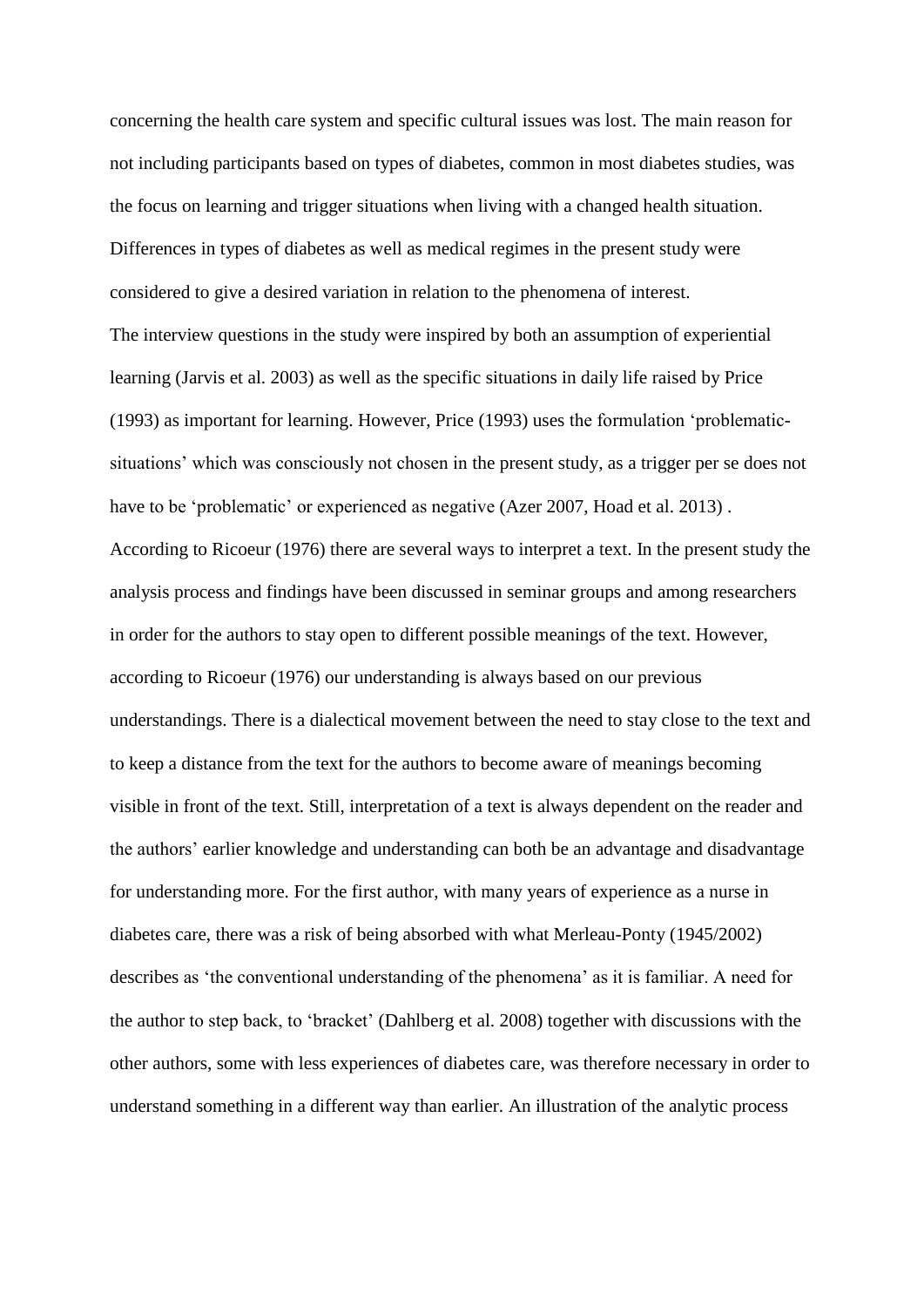and quotations in the findings section have both been included in order to increase the trustworthiness of the study (Elo et al. 2014, Morse et al. 2002) .

#### RELEVANCE FOR EDUCATION AND PRACTICE

To experience trigger situations in everyday life living with diabetes has in the present study been shown to give rise to strong emotions, along with feeling vulnerable to new worries for the future as well as giving rise to new unanswered questions. If health care personnel identify these worries and questions, by asking about both experienced as well as simulated situations, knowledge gaps and problems can be identified. These identified problems and needs for knowledge, based on the patient's own concerns and experiences can form a foundation for learning, as it has shown in the present study to be associated with emotions and engagement, which are essential for adult learning (Knowles 1975). By stimulating an active way of learning through reflection and discussion, health care staff can help patients to learn and understand based on situations in everyday life experiences. Such an approach is both a way of giving person-centered care, based on the patient's individual needs and problems (McCormack & MaCance 2006), as well encouraging the patient to learn and develop in order to achieve a healthy transition to living with diabetes.

#### ACKNOWLEDGEMENTS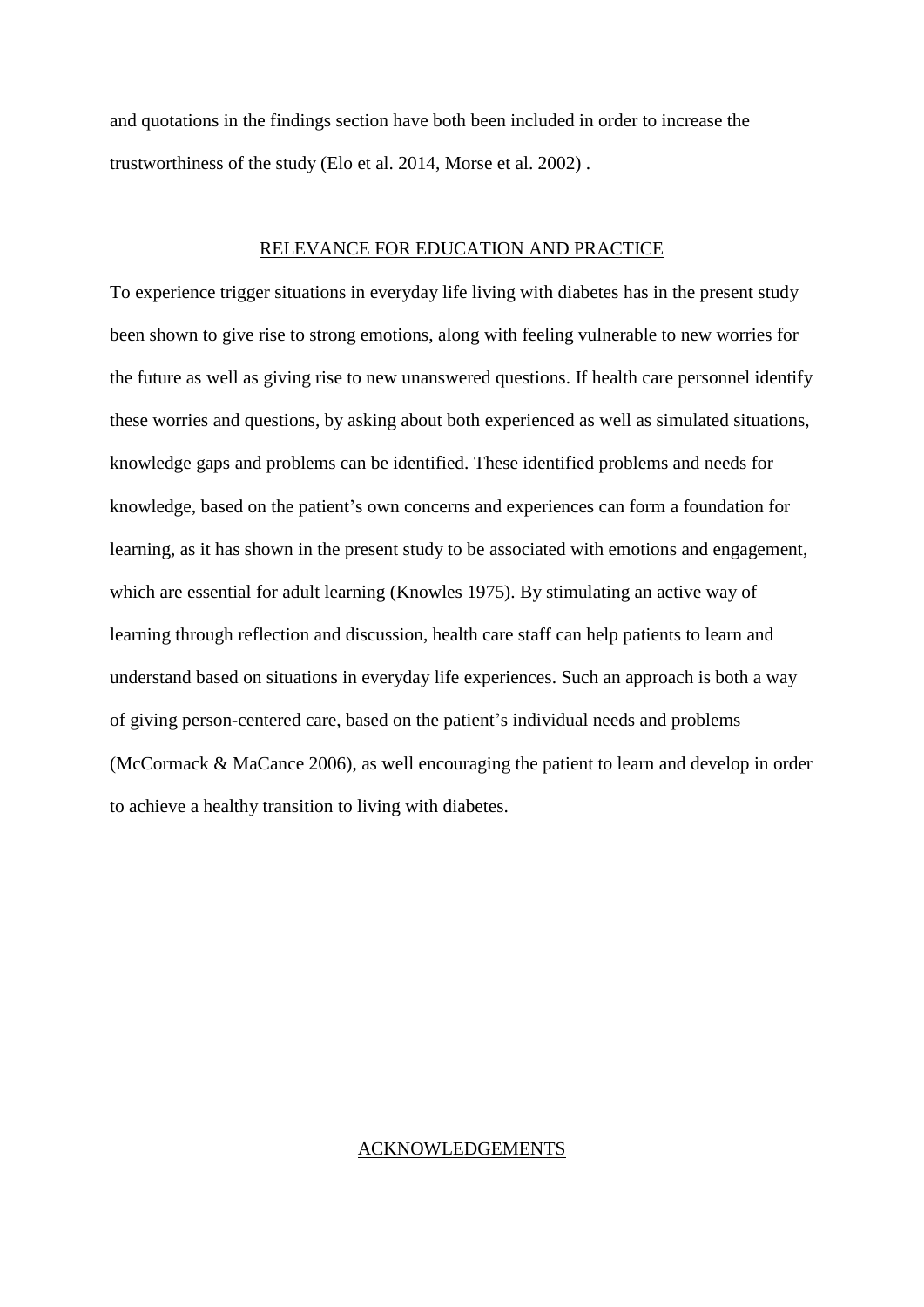The authors would like to thank all the participants in this study for sharing their experiences of living with diabetes. They would also like to thank The Department of Health Care Sciences at Ersta Sköndal University College, The Olle Engkvist Foundation and The Swedish Diabetes Association for their financial support.

## REFERENCE LIST

ADA (American Diabetes Association). 2012. Standards of medical care in Type 2 diabetes. Diabetes Care. 35, S11-S63.

Amdal, G., 2001. Explanation and understanding: The hermeneutic Arc, Thesis Dep. of Philosophy, University of Oslo.

Asbring, P., 2000. Chronic illness- a disruption in life: identity-transformation among women with chronic fatigue syndrome and fibromyalgia. Journal of Advanced Nursing. 34(3), 312-319.

Aujoulat, I., Luminet, O., Deccache, A., 2007.The perspective of patients on their experience of powerlessness. Qualitative Health Research. 17(6), 772-785.

Azer, S. A., 2007. Twelve tips for creating trigger images for problem-based learning cases. Medical Teacher. 29(2/3), 93-97.

Charmaz, K., 1983. Loss of self: a fundamental form of suffering in the chronically ill. Sociology of Health and Illness. 5(2).

Dahlberg, K., Dahlberg, H., Nyström, M., 2008. Reflective Life-world Research.Studentlitteratur, Lund.

Elo, S., Kääriäinen, M., Kanste, O., Pölkki, T., Utrianen, K., Kyngäs, H., 2014. Qualitative Content Analysis: A Focus on trustworthiness. SAGE Open. 4,1-10. DOI: 10.1177/2158244014522633.

Govan, L., Wu, O., Briggs, A., Colhoun, et al., 2011. Achieved levels of HbA1c and likelihood of hospital admission in people with type 1 diabetes in the Scottish population: a study from the Scottish Diabetes Research Network Epidemiology Group. Diabetes Care. 34(9), 1992-1997.

Helsinki declaration, 1996.World Medical Association Declaration of Helsinki. October; 1996.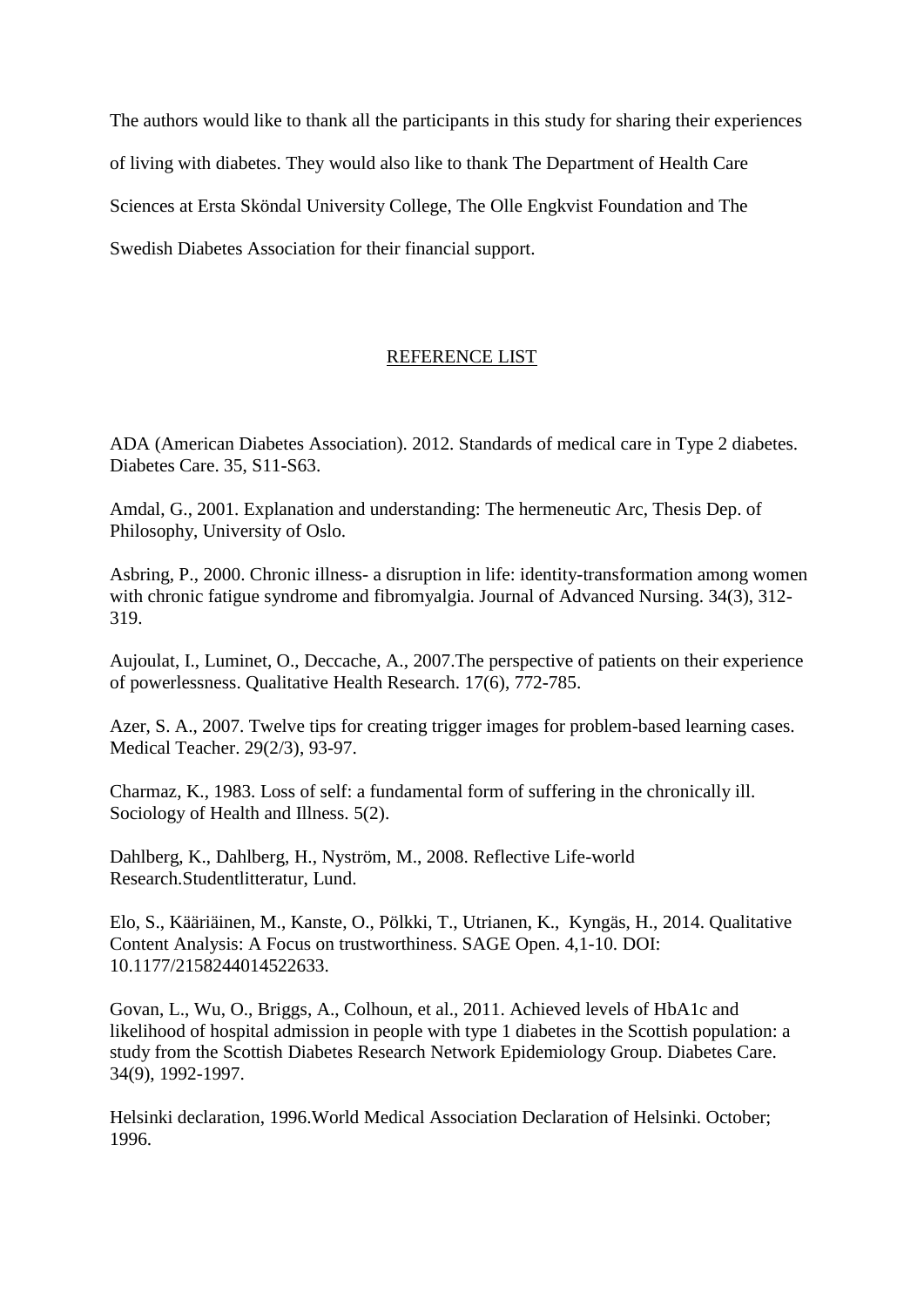Hernandez, CA., 1995. The experience of living with insulin-dependent diabetes: Lessons for the Diabetes Educator. The Diabetes Educator. 21, 33-37.

Hoad, C., Deed, C., Lugg, A., 2013. The potential of humor as a trigger for emotional engagement in outdoor education. Journal of Experiential Education 36(1), 37-50.

Hörsten, Å., 2004. Experiences of Diabetes Care-Patients' and Nurses' Perspectives. Umeå University Medical Dissertations, Dep. Of nursing and the development of public health and medicine, family medicine, Umeå, Sweden.

Hörnsten, Å., Jutterström, L., Audulv, A., Lundman, B., 2011. A model of integration of illness and self-management in type 2 diabetes. Journal of Nursing & Healthcare of Chronic Illnesses. 3, 41-51.

Jarvis, P., 1987a. Adult learning in the social context. Croom Helm, London.

Jarvis, P., 1987b. Meaningful and meaningless experience: towards an analysis of learning from life. Adult Education Quarterly. 37(3), 164-172.

Jarvis, P., 1992. Paradoxes of learning: On becoming and Individual in Society. Jossey-Bass Publishers, San Francisco.

Jarvis, P., Holford, J., Griffin, C., 2003.The theory and practice of learning, (2; ed). Routledge, New York.

Jenum, AK., Claudi, T., Cooper, JG., 2008. Primary care diabetes in Norway. Primary Care Diabetes. 2(4), 203-205.

Jutterström, L., Isaksson, U., Sandström, H., Hörnsten, A., 2012. Turning points in selfmanagement of type 2 diabetes. European Diabetes Nursing. 9,1-7.

Knowles, M., 1975. Self-directed learning: A guide for learners and Teachers. Association Press, New York.

Kralik, D., 2002. The quest for ordinariness: transition experienced by midlife women living with chronic illness. Journal of Advanced Nursing. 39(2), 146-154.

Kralik, D., Koch. T., Price, K., Howard, N., 2004. Chronic illness self-management: taking action to create order. Journal of Clinical Nursing.13, 259-267.

Kralik, D., Visentin, K., Van Loon, A., 2006. Transition: A literature review. Journal of Advanced Nursing. 55, 320-329.

Kungu, K., Machtmes, K., 2009. Lifelong Learning: Looking at Triggers for Adult Learning. International Journal of Learning. 16(7), 501.

Lindseth, A., Norberg, A., 2004. A phenomenological hermeneutical method for researching lived experience. Scandinavian Journal of Caring Sciences. 18, 145-153.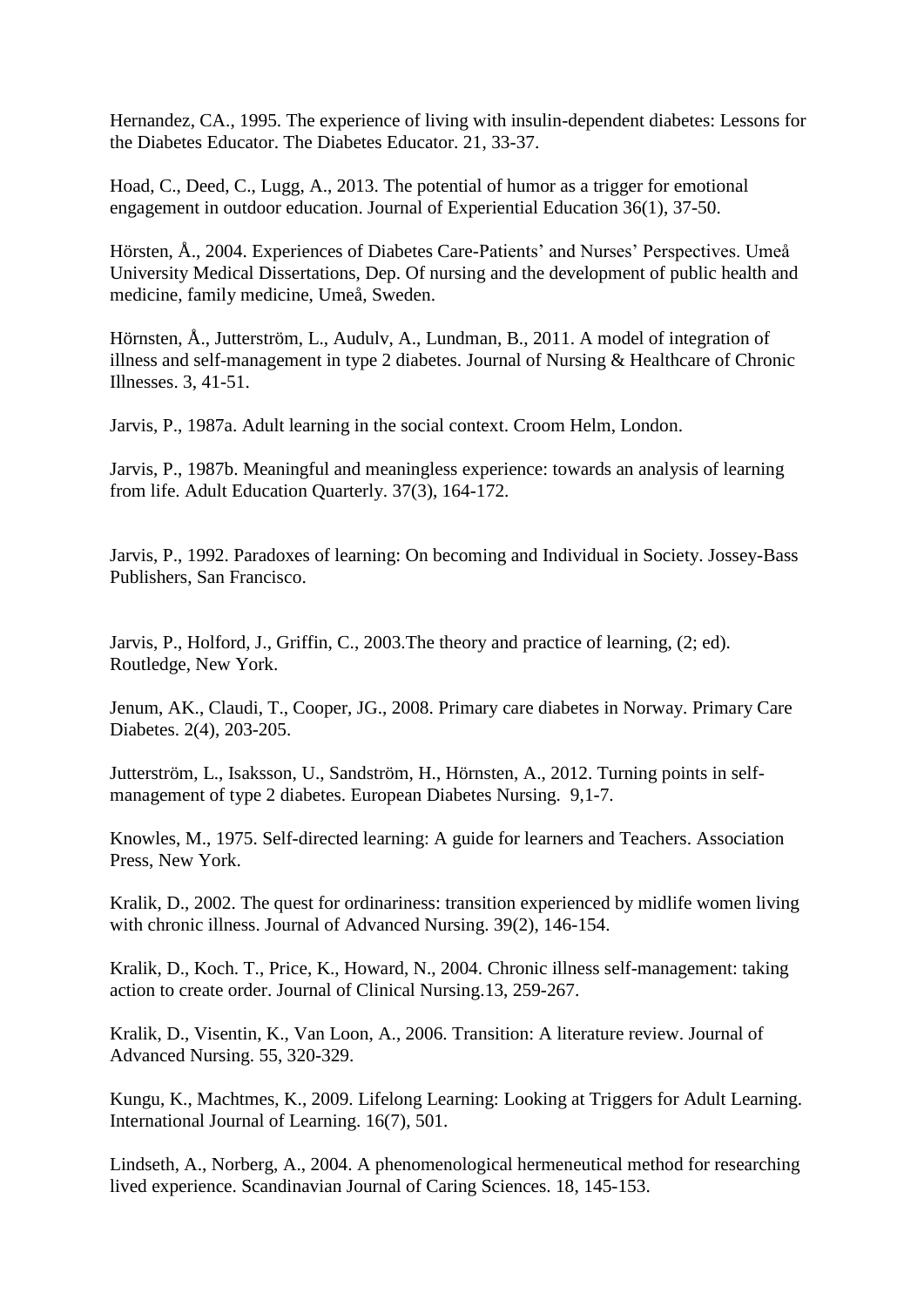Lohman, M., 2003. Work situations triggering participation in informal learning in the workplace: a case study of public school teachers. Performance Improvement Quarterly. 16(1), 40-54.

Lyon, CR., 2002. Trigger Event Meets Culture Shock: Linking the Literature of Transformative Learning Theory and Cross-Cultural Adaptation.www.adulterc.org/proceedings: Accessed April 14, 2014.

McCormack, B., McCance, T., 2006. Development of a frame for person-centred nursing. Journal of Advanced Nursing. 56(5), 472-479.

Meleis, A.I., Sawyer, L.M., Im, E-O., Hilfinger Messias, D.K., Schumacher, K., 2000. Experiencing Transitions: an emerging middle-range Theory. Advances in Nursing Science. 23(1), 12-28.

Merleau-Ponty, M., 1945/2002. Phenomenology of Perception. Routledge, London.

Morse, J.M., Barrett, M., Mayan, M., Olsson, K., Spiers, J., 2002. Verification strategies for establishing reliability and validity in qualitative research. International Journal of Qualitative Methods. 1(2).

Paterson, BL., 2001. The shifting perspectives model of chronic illness. Journal of Nursing Scholarship. 33(1), 21-26.

Peplau, E., 1987. Tomorrow´s world. Nursing Times. 83, 29-33.

Peplau, E., 1988. Interpersonal relations in nursing – a conceptual frame of reference for psychodynamic nursing. Springer Publishing Company, New York.

Price, M.J., 1993. An explanatory model of learning diabetes self-management. Qualitative Health Research. 3, 29-54.

Rager, K., 2003. The self-directed learning of women with breast cancer. Adult Education Quarterly. 53(4), 277-293.

Rager, K., 2009. I feel, therefore, I learn: the role of emotion in self-directed learning. New Horizons in Adult Education and Human Resource Development. 23(2), 22-33.

Rankin, S.H., Stallings, K.D., 1996. Patient Education. Issues, Principles, Practices. Lippincott Publ, Philadelphia.

Ricoeur., P, 1976. Interpretation theory: Discourse and the surplus of meaning. University Press, Fort Worth TX.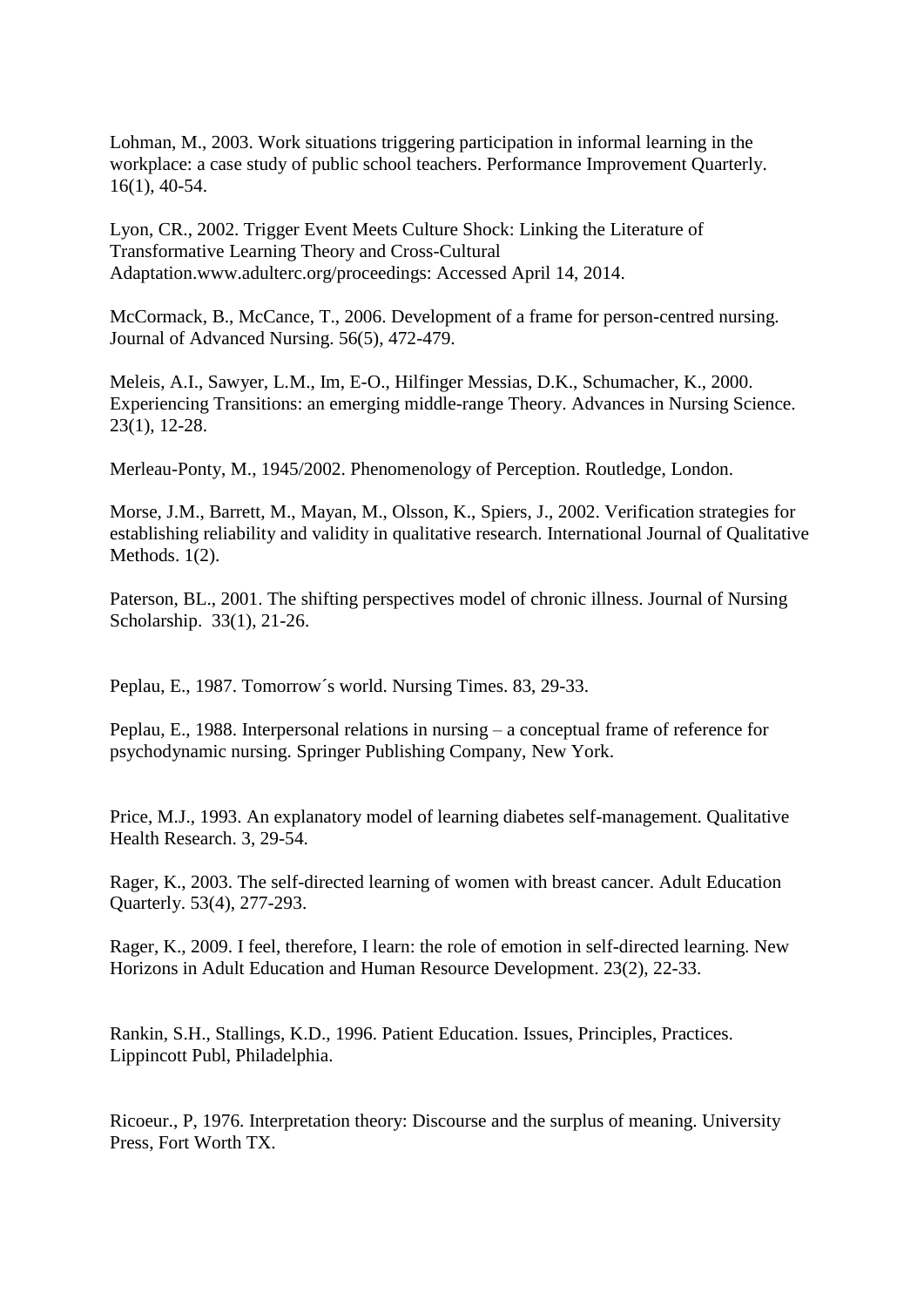Riegel., B, Jaarsma., T, Strömberg., A. 2012. A middle-range theory of self-care of chronic illness. Advances in Nursing Science. 35(3),194-204.

Saydah, SH., Fradkin, J., Cowiw, CC., 2004. Poor control of risk factors for vascular disease among adults with previously diagnosed diabetes. JAMA: The Journal of the American Medical Association. 291(3):, 335-342.

Thorne., S, Paterson., B, Russel., C., 2003. The structure of everyday Self-Care Decision Making in Chronic Illness. Qualitative Health Research. 13(10), 1337-1352.

UKPDS, 1998. Intensive blood-glucose control with sulfonylureas or insulin compared with conventional treatment and risk of complications in patients with type 2 diabetes (UKPDS 33). Lancet. 352, 837-53.

Vég, A., 2006. Teaching and Learning in Type 2 Diabetes- The Importance of Self-Perceived Roles in Disease Management. In Dep. of Public Health and Caring Sciences, Health Services Research, Uppsala Science Park, Vol. Doctoral Thesis Acta Uppsala University: Uppsala, Sweden.

Whittemore, R., Chase, SK., Mandle, CL., Roy, C., 2002. Lifestyle change in type 2 diabetes a process model. Nursing Research. 5,18-25.

Whittemore, R., Dixon, J., 2008. Chronic illness: the process of integration. Journal of Nursing and Healthcare of Chronic Illness17, 177-187.

WHO, 1948. WHO definition of Health http://www.who.int/about/definition/en/print.html [Access October 24,](http://www.who.int/about/definition/en/print.html%20Access%20October%2024) 2014.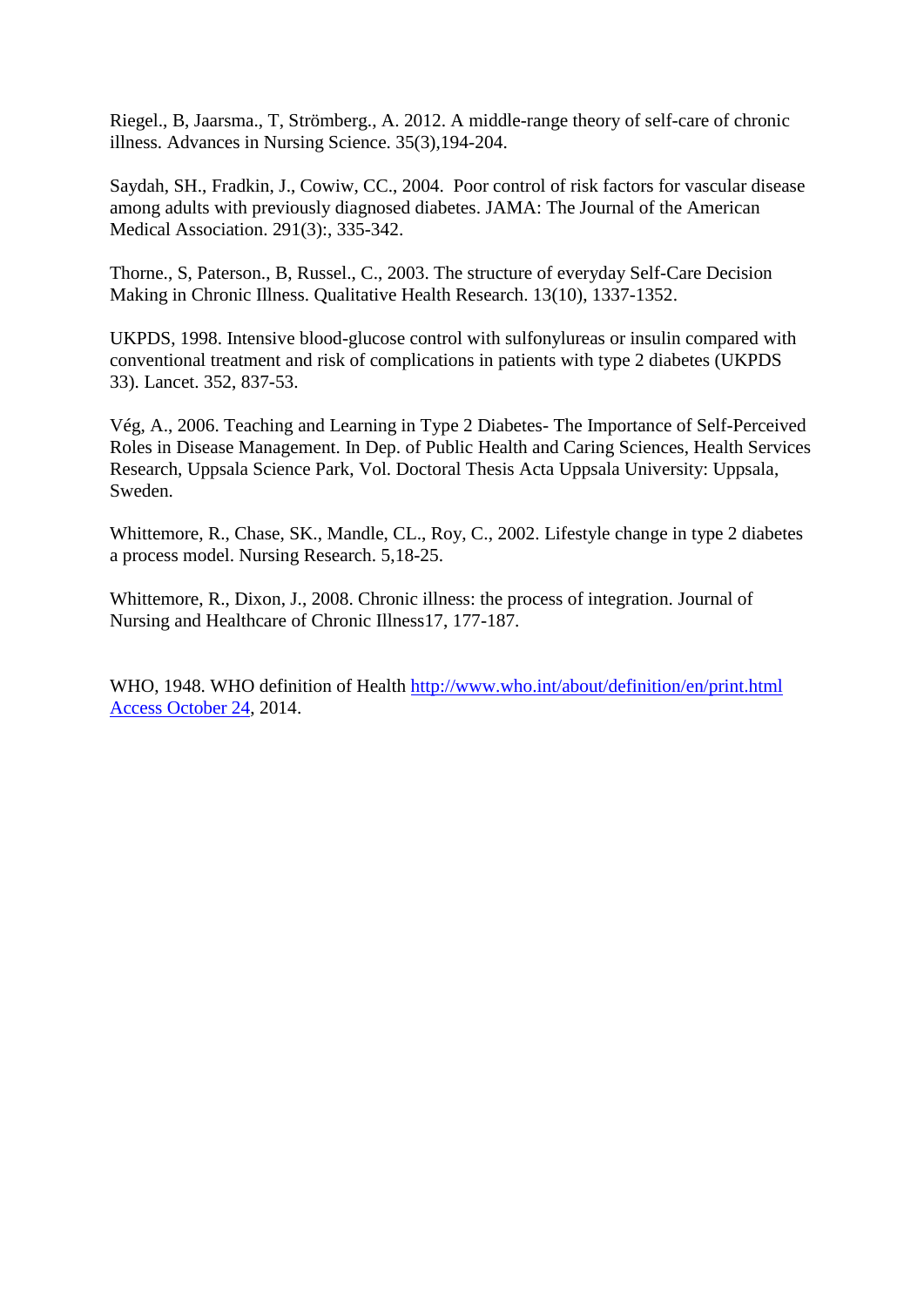## **TABLES**

Table I: The analytical steps in the structural analysis

| <b>Meaning unit</b>            | My son had a traffic accident and was in hospital my blood<br>glucose values were totally out of line, frustrating, but I didn't care<br>everything was about taking care of him.,. He was severely injured<br>and it was always a mess  I ignored food and injections expended<br>all my energy on him |
|--------------------------------|---------------------------------------------------------------------------------------------------------------------------------------------------------------------------------------------------------------------------------------------------------------------------------------------------------|
| <b>Condensed meaning unit</b>  | son in hospital, expending all my energy on him, ignoring own<br>needs for food and medication                                                                                                                                                                                                          |
| <b>Abstracted meaning unit</b> | prioritizing the needs of a severely hurt child at the expense of own<br>needs                                                                                                                                                                                                                          |
| <b>Theme</b>                   | Unsustainable situations                                                                                                                                                                                                                                                                                |
| <b>Overall theme</b>           | Encumbered by vulnerability and temporality                                                                                                                                                                                                                                                             |